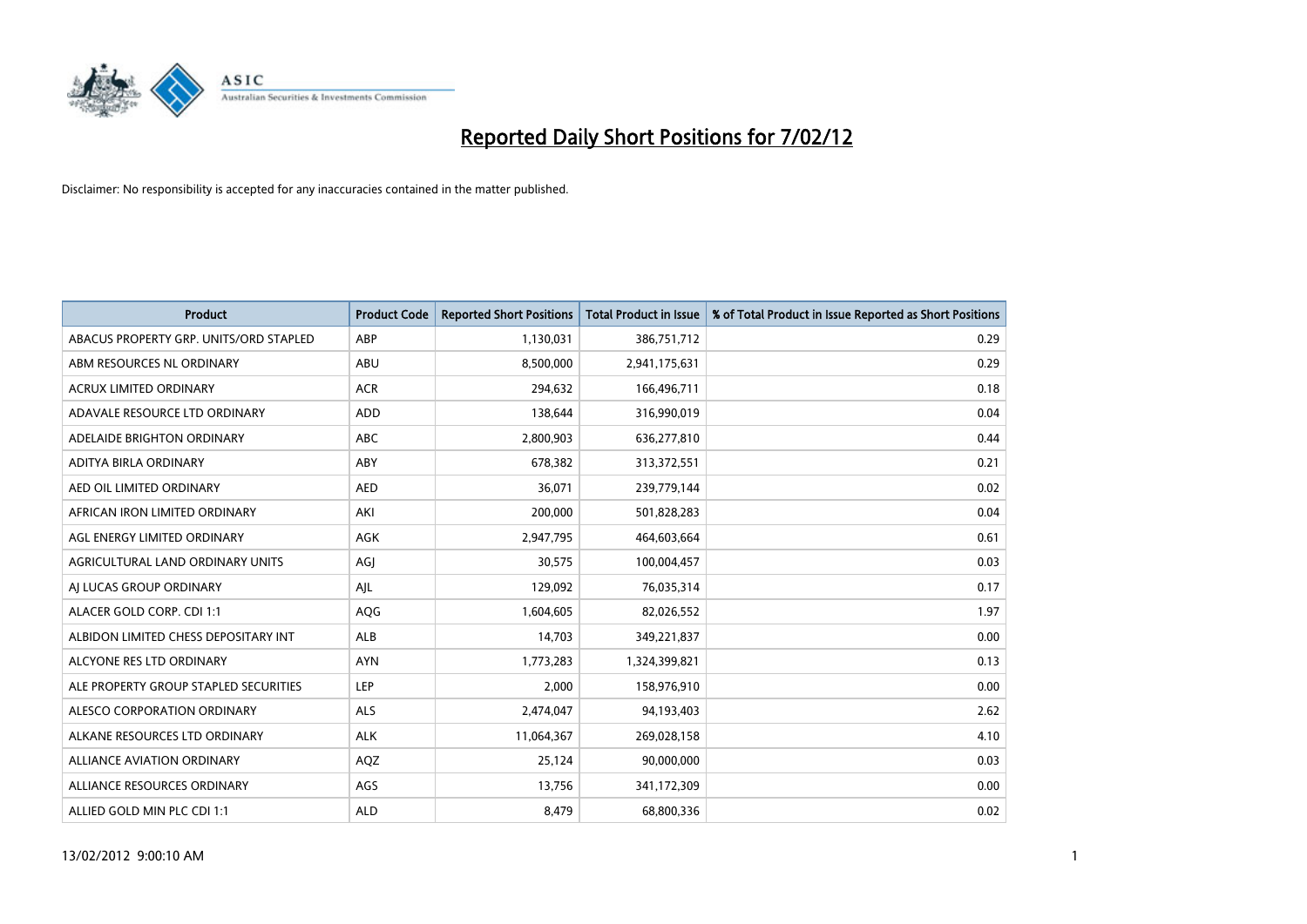

| <b>Product</b>                          | <b>Product Code</b> | <b>Reported Short Positions</b> | <b>Total Product in Issue</b> | % of Total Product in Issue Reported as Short Positions |
|-----------------------------------------|---------------------|---------------------------------|-------------------------------|---------------------------------------------------------|
| ALLIED HEALTH LTD ORDINARY              | AHZ                 | 134,528                         | 660,024,294                   | 0.02                                                    |
| ALTONA MINING LTD ORDINARY              | <b>AOH</b>          | 749,989                         | 518,757,704                   | 0.14                                                    |
| ALUMINA LIMITED ORDINARY                | <b>AWC</b>          | 47,624,651                      | 2,440,196,187                 | 1.94                                                    |
| AMADEUS ENERGY ORDINARY                 | AMU                 | 454,000                         | 274,786,018                   | 0.17                                                    |
| AMALGAMATED HOLDINGS ORDINARY           | AHD                 | 21,310                          | 157,533,146                   | 0.01                                                    |
| AMCOR LIMITED ORDINARY                  | AMC                 | 4,577,981                       | 1,206,684,923                 | 0.37                                                    |
| AMP LIMITED ORDINARY                    | AMP                 | 12,500,471                      | 2,854,672,784                 | 0.42                                                    |
| AMPELLA MINING ORDINARY                 | <b>AMX</b>          | 702,624                         | 205,985,108                   | 0.34                                                    |
| ANSELL LIMITED ORDINARY                 | <b>ANN</b>          | 2,409,343                       | 130,656,668                   | 1.84                                                    |
| ANTARES ENERGY LTD ORDINARY             | AZZ                 | 105,536                         | 260,000,000                   | 0.04                                                    |
| ANZ BANKING GRP LTD ORDINARY            | ANZ                 | 11,485,408                      | 2,679,094,902                 | 0.40                                                    |
| APA GROUP STAPLED SECURITIES            | APA                 | 12,956,429                      | 639,334,625                   | 2.03                                                    |
| APEX MINERALS NL ORDINARY               | <b>AXM</b>          | 885.146                         | 5,550,243,713                 | 0.02                                                    |
| APN EUROPEAN RETAIL UNITS STAPLED SEC.  | <b>AEZ</b>          | 11,832                          | 544,910,660                   | 0.00                                                    |
| APN NEWS & MEDIA ORDINARY               | <b>APN</b>          | 22,918,288                      | 630,211,415                   | 3.63                                                    |
| AQUARIUS PLATINUM. ORDINARY             | <b>AOP</b>          | 3,585,678                       | 470,312,578                   | 0.76                                                    |
| AQUILA RESOURCES ORDINARY               | <b>AQA</b>          | 5,958,215                       | 411,804,442                   | 1.41                                                    |
| ARAFURA RESOURCE LTD ORDINARY           | ARU                 | 12,467,467                      | 367,980,342                   | 3.37                                                    |
| ARB CORPORATION ORDINARY                | ARP                 | 15,893                          | 72,481,302                    | 0.01                                                    |
| ARDENT LEISURE GROUP STAPLED SECURITIES | AAD                 | 385,326                         | 324,236,390                   | 0.11                                                    |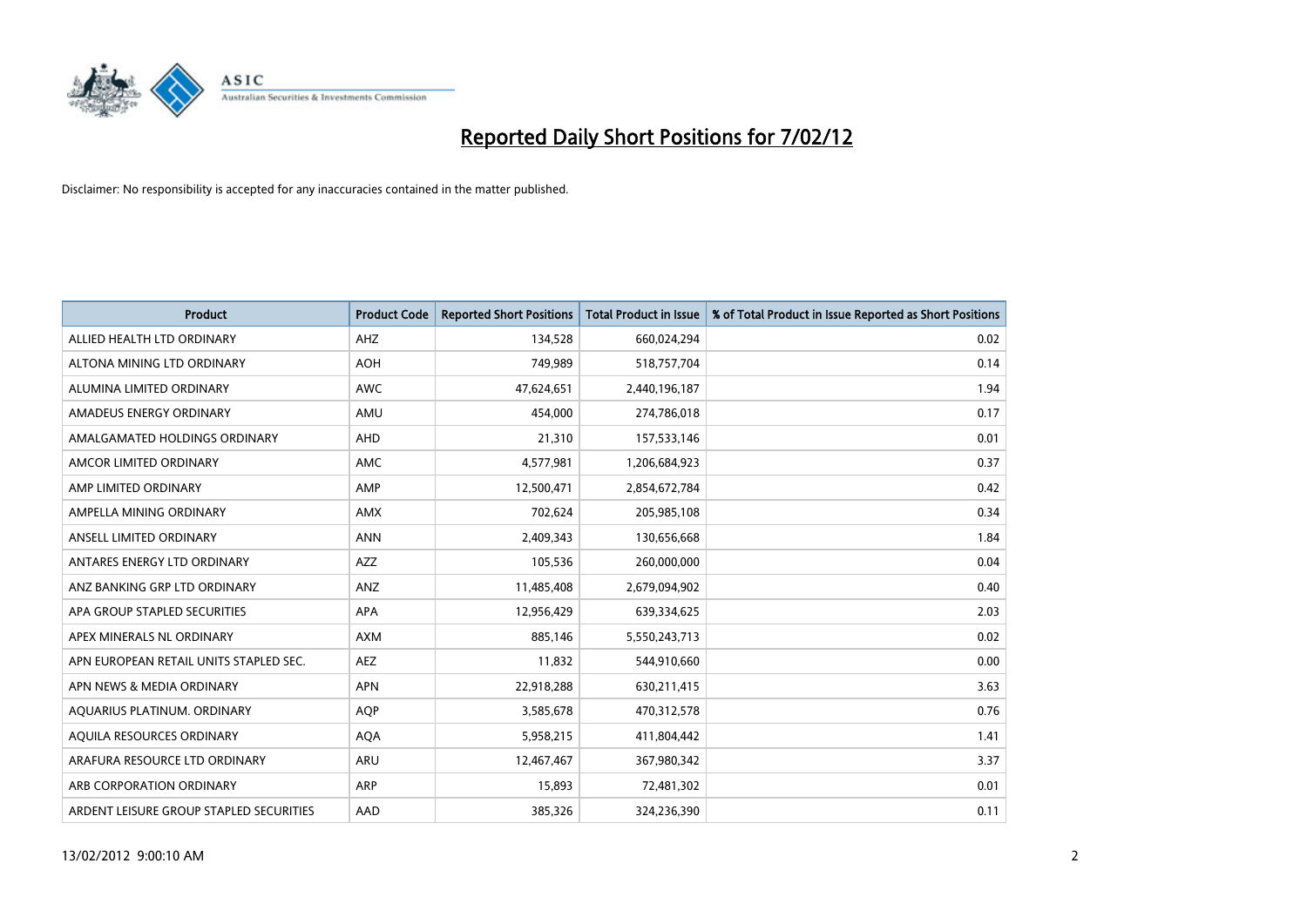

| <b>Product</b>                          | <b>Product Code</b> | <b>Reported Short Positions</b> | <b>Total Product in Issue</b> | % of Total Product in Issue Reported as Short Positions |
|-----------------------------------------|---------------------|---------------------------------|-------------------------------|---------------------------------------------------------|
| ARISTOCRAT LEISURE ORDINARY             | ALL                 | 21,795,539                      | 543,181,024                   | 4.00                                                    |
| ASCIANO LIMITED ORDINARY                | <b>AIO</b>          | 8,131,666                       | 975,385,664                   | 0.82                                                    |
| ASG GROUP LIMITED ORDINARY              | ASZ                 | 217,031                         | 171,456,889                   | 0.13                                                    |
| ASPEN GROUP ORD/UNITS STAPLED           | <b>APZ</b>          | 1,018,902                       | 591,084,183                   | 0.16                                                    |
| ASPIRE MINING LTD ORDINARY              | AKM                 | 296,310                         | 620,594,556                   | 0.05                                                    |
| <b>ASTON RES LTD ORDINARY</b>           | <b>AZT</b>          | 971,149                         | 204,668,861                   | 0.48                                                    |
| ASTRO JAP PROP GROUP STAPLED SECURITIES | AJA                 | 17,248                          | 58,445,002                    | 0.02                                                    |
| ASX LIMITED ORDINARY                    | ASX                 | 1,550,949                       | 175,136,729                   | 0.88                                                    |
| ATLAS IRON LIMITED ORDINARY             | <b>AGO</b>          | 13,726,348                      | 894,759,560                   | 1.52                                                    |
| AUCKLAND INTERNATION ORDINARY           | <b>AIA</b>          | 39,998                          | 1,327,230,189                 | 0.00                                                    |
| AURORA OIL & GAS ORDINARY               | <b>AUT</b>          | 8,927,690                       | 411,655,343                   | 2.16                                                    |
| AUSDRILL LIMITED ORDINARY               | <b>ASL</b>          | 52,396                          | 303,288,155                   | 0.02                                                    |
| AUSENCO LIMITED ORDINARY                | AAX                 | 1,365,763                       | 123,258,843                   | 1.10                                                    |
| <b>AUSTAL LIMITED ORDINARY</b>          | ASB                 | 217,552                         | 188,069,638                   | 0.11                                                    |
| AUSTAR UNITED ORDINARY                  | <b>AUN</b>          | 11,866,583                      | 1,271,505,737                 | 0.92                                                    |
| AUSTBROKERS HOLDINGS ORDINARY           | <b>AUB</b>          | 2                               | 55,545,576                    | 0.00                                                    |
| AUSTIN ENGINEERING ORDINARY             | ANG                 | 56,899                          | 72,314,403                    | 0.07                                                    |
| <b>AUSTRALAND ASSETS ASSETS</b>         | AAZPB               | 1,168                           | 2,750,000                     | 0.04                                                    |
| AUSTRALAND PROPERTY STAPLED SECURITY    | <b>ALZ</b>          | 842,588                         | 576,846,597                   | 0.13                                                    |
| AUSTRALIAN AGRICULT. ORDINARY           | AAC                 | 821,969                         | 312,892,824                   | 0.25                                                    |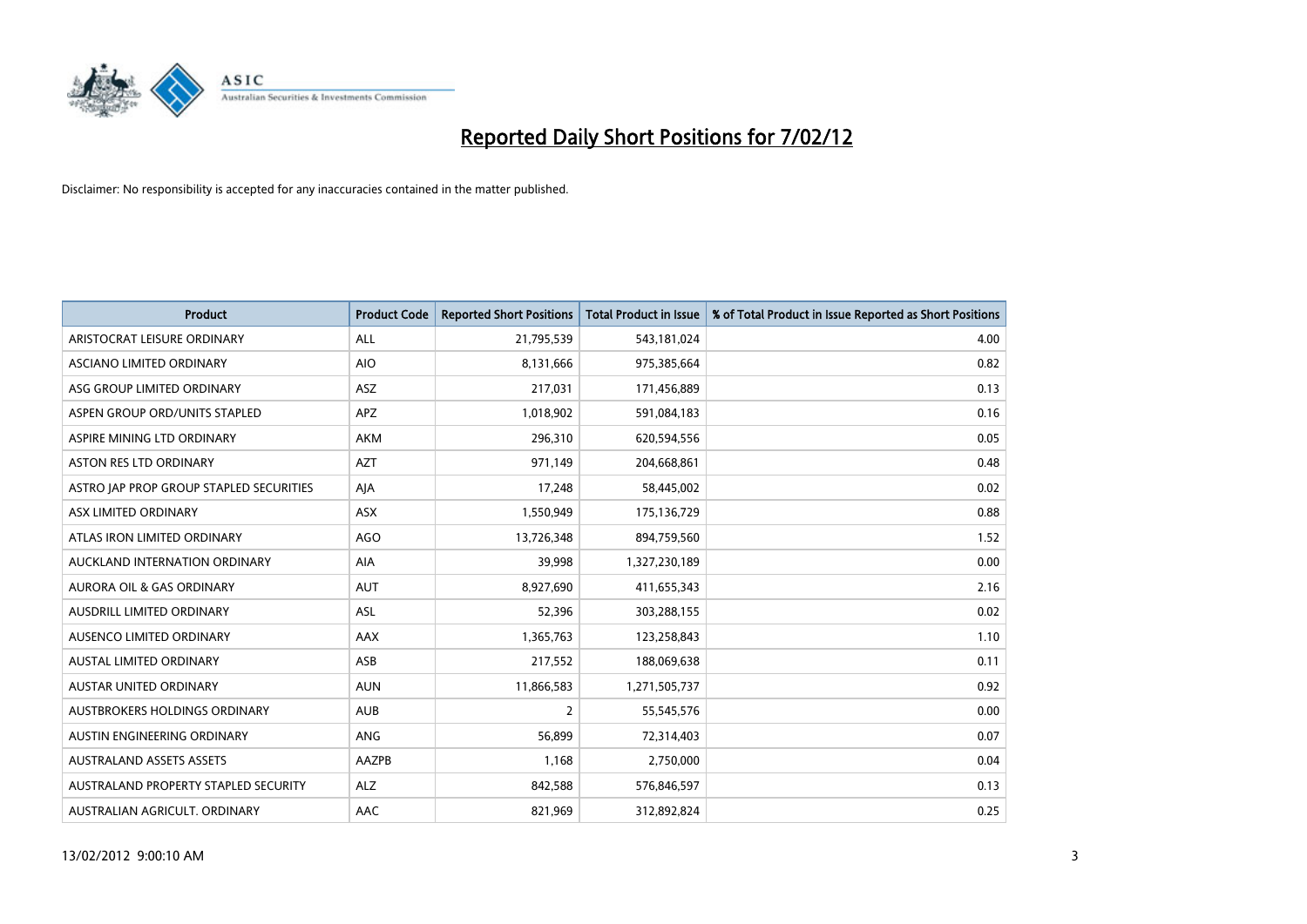

| <b>Product</b>                       | <b>Product Code</b> | <b>Reported Short Positions</b> | <b>Total Product in Issue</b> | % of Total Product in Issue Reported as Short Positions |
|--------------------------------------|---------------------|---------------------------------|-------------------------------|---------------------------------------------------------|
| <b>AUSTRALIAN EDUCATION UNITS</b>    | <b>AEU</b>          | 625,000                         | 175,465,397                   | 0.36                                                    |
| AUSTRALIAN FOUNDAT. ORDINARY         | AFI                 | 971                             | 1,023,675,745                 | 0.00                                                    |
| AUSTRALIAN INFRASTR, UNITS/ORDINARY  | <b>AIX</b>          | 12,243,957                      | 620,733,944                   | 1.97                                                    |
| AUSTRALIAN MINES LTD ORDINARY        | <b>AUZ</b>          | 1,400,000                       | 636,910,317                   | 0.22                                                    |
| AUSTRALIAN PHARM, ORDINARY           | API                 | 305,582                         | 488,115,883                   | 0.06                                                    |
| AUTOMOTIVE HOLDINGS ORDINARY         | <b>AHE</b>          | 359,500                         | 260,579,682                   | 0.14                                                    |
| AVEXA LIMITED ORDINARY               | <b>AVX</b>          | 243,657                         | 847,688,779                   | 0.03                                                    |
| AWE LIMITED ORDINARY                 | AWE                 | 1,662,456                       | 521,871,941                   | 0.32                                                    |
| AZIMUTH RES LTD ORDINARY             | <b>AZH</b>          | 412,363                         | 382,309,058                   | 0.11                                                    |
| AZUMAH RESOURCES ORDINARY            | <b>AZM</b>          | 2,989,657                       | 282,020,356                   | 1.07                                                    |
| BANDANNA ENERGY ORDINARY             | <b>BND</b>          | 3,045,699                       | 528,481,199                   | 0.57                                                    |
| BANK OF QUEENSLAND. ORDINARY         | <b>BOQ</b>          | 11,947,637                      | 229,598,329                   | 5.19                                                    |
| <b>BASE RES LIMITED ORDINARY</b>     | <b>BSE</b>          | 1,205,440                       | 460,440,029                   | 0.26                                                    |
| <b>BATHURST RESOURCES ORDINARY</b>   | <b>BTU</b>          | 13,458,672                      | 689,747,997                   | 1.96                                                    |
| <b>BAUXITE RESOURCE LTD ORDINARY</b> | <b>BAU</b>          | 12,000                          | 235,379,896                   | 0.01                                                    |
| <b>BC IRON LIMITED ORDINARY</b>      | <b>BCI</b>          | 293,448                         | 100,155,433                   | 0.29                                                    |
| BEACH ENERGY LIMITED ORDINARY        | <b>BPT</b>          | 19,747,635                      | 1,112,199,119                 | 1.78                                                    |
| BEADELL RESOURCE LTD ORDINARY        | <b>BDR</b>          | 5,148,606                       | 657,906,946                   | 0.79                                                    |
| BENDIGO AND ADELAIDE ORDINARY        | <b>BEN</b>          | 6,283,944                       | 384, 372, 554                 | 1.62                                                    |
| BERKELEY RESOURCES ORDINARY          | <b>BKY</b>          | 182,573                         | 174,298,273                   | 0.10                                                    |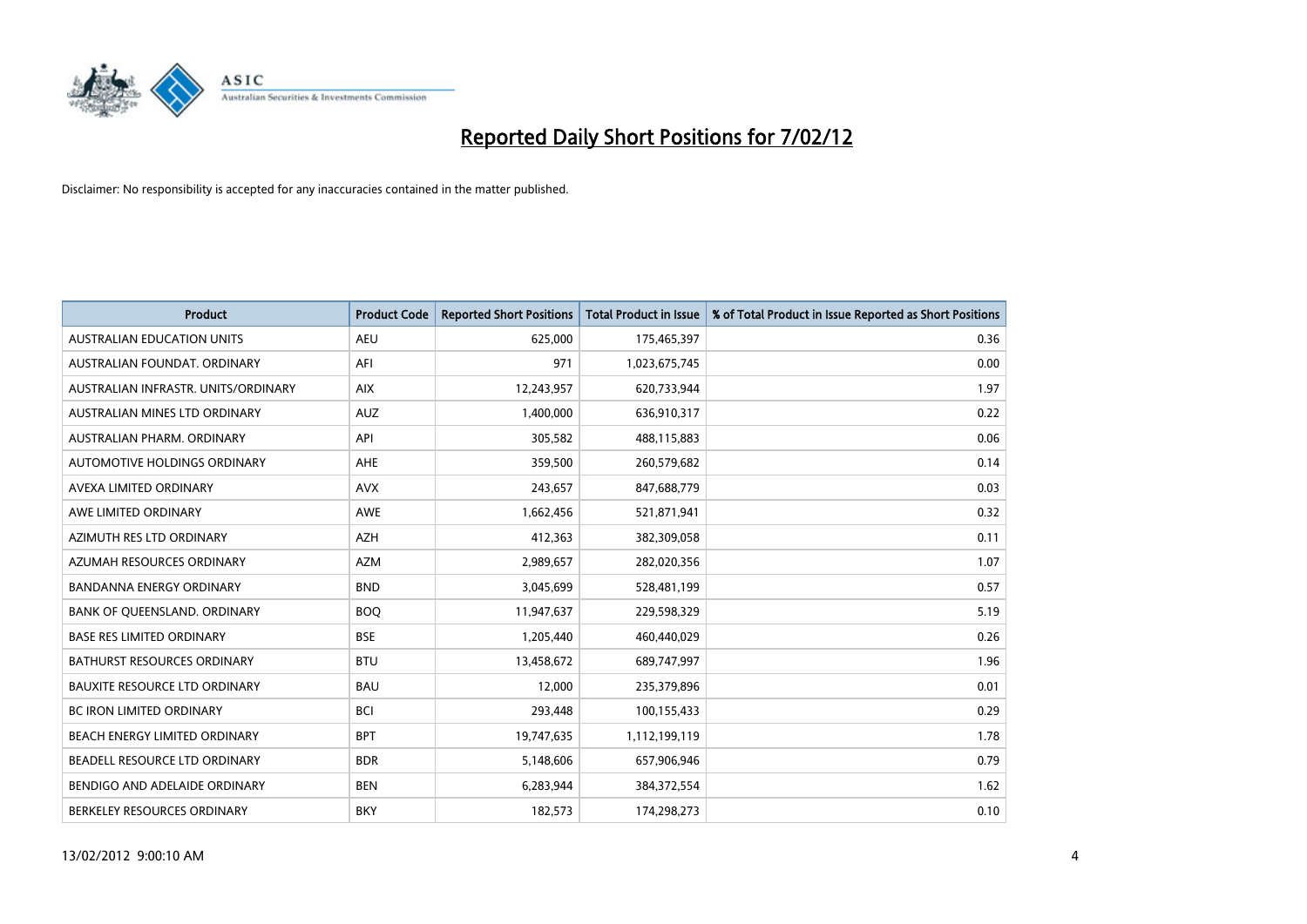

| <b>Product</b>                       | <b>Product Code</b> | <b>Reported Short Positions</b> | <b>Total Product in Issue</b> | % of Total Product in Issue Reported as Short Positions |
|--------------------------------------|---------------------|---------------------------------|-------------------------------|---------------------------------------------------------|
| BETASHARES ASX RES ETF UNITS         | <b>ORE</b>          | 88,570                          | 4,220,217                     | 2.10                                                    |
| <b>BHP BILLITON LIMITED ORDINARY</b> | <b>BHP</b>          | 26,948,604                      | 3,211,691,105                 | 0.79                                                    |
| <b>BILLABONG ORDINARY</b>            | <b>BBG</b>          | 27,818,742                      | 255,102,103                   | 10.88                                                   |
| <b>BIOTA HOLDINGS ORDINARY</b>       | <b>BTA</b>          | 1,419,326                       | 181,703,711                   | 0.77                                                    |
| <b>BISALLOY STEEL ORDINARY</b>       | <b>BIS</b>          | 84,480                          | 43,291,509                    | 0.20                                                    |
| BKI INVESTMENT LTD ORDINARY          | BKI                 | 508                             | 425,549,573                   | 0.00                                                    |
| <b>BLACKTHORN RESOURCES ORDINARY</b> | <b>BTR</b>          | 35,848                          | 122,918,000                   | 0.03                                                    |
| BLUESCOPE STEEL LTD ORDINARY         | <b>BSL</b>          | 26,487,475                      | 3,349,185,247                 | 0.78                                                    |
| <b>BOART LONGYEAR ORDINARY</b>       | <b>BLY</b>          | 7,894,406                       | 461,163,412                   | 1.70                                                    |
| <b>BOOM LOGISTICS ORDINARY</b>       | <b>BOL</b>          | 337,999                         | 468,663,585                   | 0.07                                                    |
| BORAL LIMITED. ORDINARY              | <b>BLD</b>          | 30,093,591                      | 744,729,957                   | 4.00                                                    |
| BOTSWANA METALS LTD ORDINARY         | <b>BML</b>          | 7,000                           | 143,717,013                   | 0.00                                                    |
| <b>BRADKEN LIMITED ORDINARY</b>      | <b>BKN</b>          | 2,496,940                       | 166,624,800                   | 1.49                                                    |
| <b>BRAMBLES LIMITED ORDINARY</b>     | <b>BXB</b>          | 15,183,716                      | 1,480,388,109                 | 0.99                                                    |
| <b>BREVILLE GROUP LTD ORDINARY</b>   | <b>BRG</b>          | 2,739                           | 130,095,322                   | 0.00                                                    |
| BRICKWORKS LIMITED ORDINARY          | <b>BKW</b>          | 32,639                          | 147,567,333                   | 0.02                                                    |
| <b>BROCKMAN RESOURCES ORDINARY</b>   | <b>BRM</b>          | 73,599                          | 144,803,151                   | 0.04                                                    |
| BT INVESTMENT MNGMNT ORDINARY        | <b>BTT</b>          | 1,146,825                       | 267,906,977                   | 0.43                                                    |
| <b>BURU ENERGY ORDINARY</b>          | <b>BRU</b>          | 5,930,470                       | 234,204,477                   | 2.53                                                    |
| <b>BWP TRUST ORDINARY UNITS</b>      | <b>BWP</b>          | 334,476                         | 520,012,793                   | 0.06                                                    |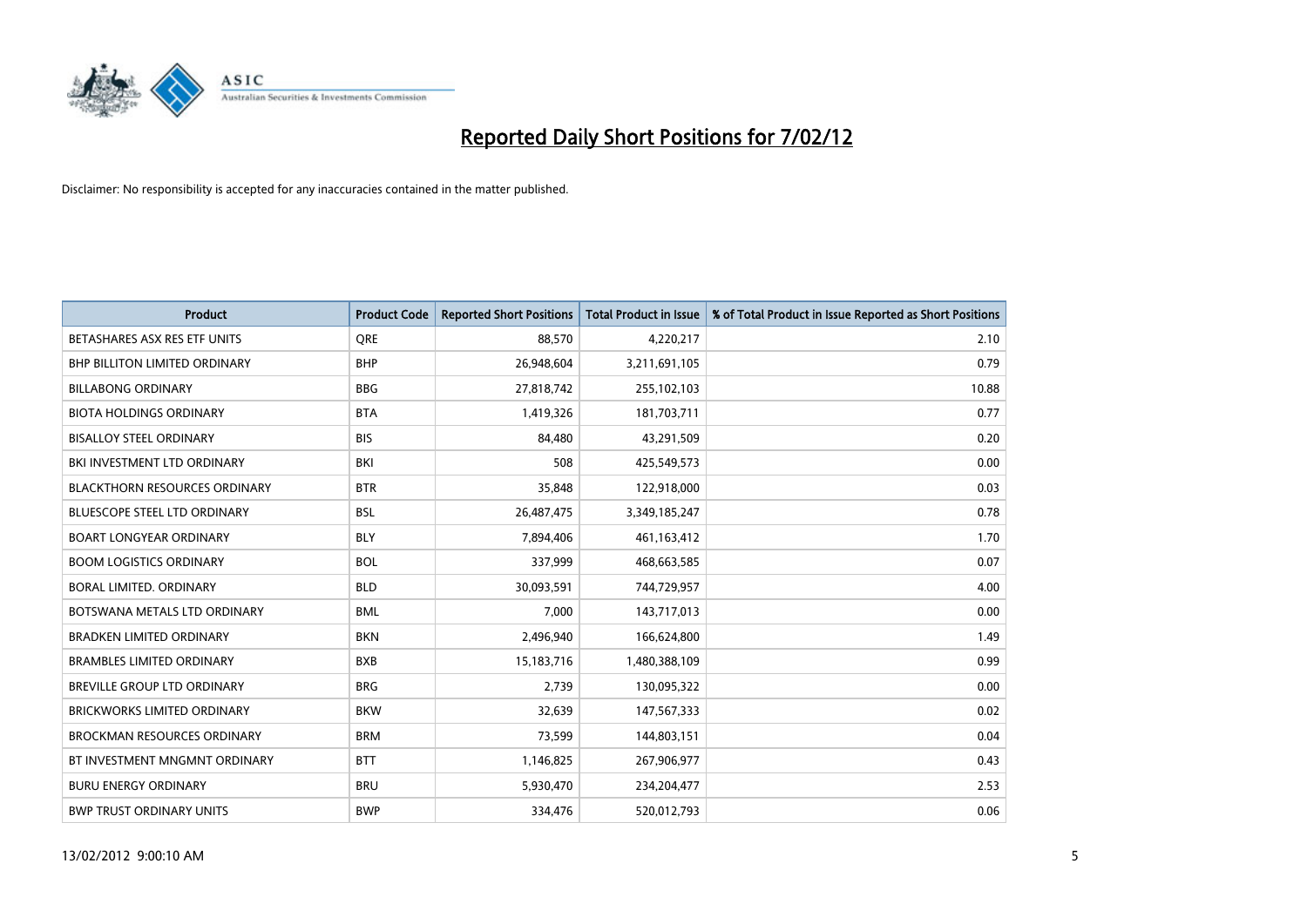

| <b>Product</b>                             | <b>Product Code</b> | <b>Reported Short Positions</b> | <b>Total Product in Issue</b> | % of Total Product in Issue Reported as Short Positions |
|--------------------------------------------|---------------------|---------------------------------|-------------------------------|---------------------------------------------------------|
| <b>CABCHARGE AUSTRALIA ORDINARY</b>        | CAB                 | 568,413                         | 120,437,014                   | 0.46                                                    |
| CABRAL RESOURCES LTD ORDINARY              | <b>CBS</b>          | 65,473                          | 229,316,667                   | 0.03                                                    |
| CALTEX AUSTRALIA ORDINARY                  | <b>CTX</b>          | 6,318,494                       | 270,000,000                   | 2.32                                                    |
| CAMPBELL BROTHERS ORDINARY                 | <b>CPB</b>          | 962,613                         | 67,503,411                    | 1.42                                                    |
| CAPE LAMBERT RES LTD ORDINARY              | <b>CFE</b>          | 579,259                         | 688,733,792                   | 0.08                                                    |
| CAR PARK TECH LTD ORDINARY                 | <b>CPZ</b>          | 90,000                          | 133,358,602                   | 0.07                                                    |
| CARABELLA RES LTD ORDINARY                 | <b>CLR</b>          | 5,000                           | 133,642,797                   | 0.00                                                    |
| <b>CARBON ENERGY ORDINARY</b>              | <b>CNX</b>          | 273,860                         | 768,960,293                   | 0.03                                                    |
| <b>CARDNO LIMITED ORDINARY</b>             | CDD                 | 177,288                         | 112,885,599                   | 0.16                                                    |
| CARNARVON PETROLEUM ORDINARY               | <b>CVN</b>          | 736,512                         | 694,594,634                   | 0.10                                                    |
| CARNEGIE WAVE ENERGY ORDINARY              | <b>CWE</b>          | 83,000                          | 1,021,487,627                 | 0.01                                                    |
| <b>CARPATHIAN RESOURCES ORDINARY</b>       | <b>CPN</b>          | 75,000                          | 304,535,101                   | 0.02                                                    |
| CARPENTARIA EXP. LTD ORDINARY              | CAP                 | 9,777                           | 98,991,301                    | 0.01                                                    |
| CARSALES.COM LTD ORDINARY                  | <b>CRZ</b>          | 13,981,140                      | 233,264,223                   | 5.99                                                    |
| <b>CASH CONVERTERS ORDINARY</b>            | CCV                 | 92,958                          | 379,761,025                   | 0.02                                                    |
| <b>CASPIAN OIL &amp; GAS ORDINARY</b>      | <b>CIG</b>          | 50,000                          | 1,331,500,513                 | 0.00                                                    |
| <b>CELLNET GROUP ORDINARY</b>              | <b>CLT</b>          | 1,342                           | 60,978,107                    | 0.00                                                    |
| CENTRAL PETROLEUM ORDINARY                 | <b>CTP</b>          | 11,455                          | 1,073,304,842                 | 0.00                                                    |
| <b>CENTRO PROPERTIES UNITS/ORD STAPLED</b> | <b>CNP</b>          | 2,537                           | 972,414,514                   | 0.00                                                    |
| CENTRO RETAIL AUST ORD/UNIT STAPLED SEC    | <b>CRF</b>          | 169,664                         | 1,340,723,189                 | 0.01                                                    |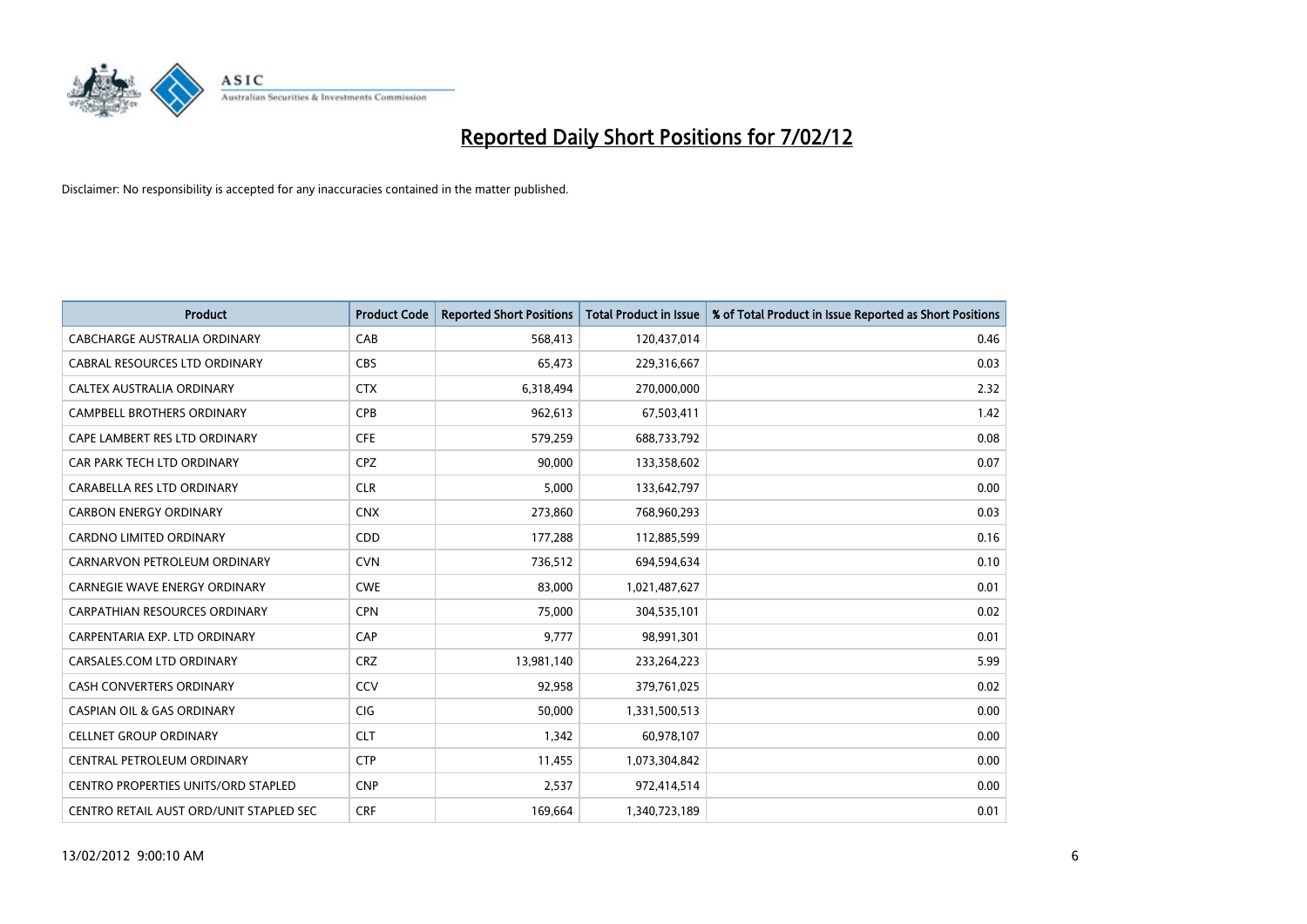

| <b>Product</b>                                | <b>Product Code</b> | <b>Reported Short Positions</b> | <b>Total Product in Issue</b> | % of Total Product in Issue Reported as Short Positions |
|-----------------------------------------------|---------------------|---------------------------------|-------------------------------|---------------------------------------------------------|
| <b>CENTRO RETAIL GROUP STAPLED SECURITIES</b> | <b>CER</b>          | 452,940                         | 2,286,399,424                 | 0.02                                                    |
| CERAMIC FUEL CELLS ORDINARY                   | <b>CFU</b>          | 250,027                         | 1,366,298,863                 | 0.02                                                    |
| <b>CFS RETAIL PROPERTY UNITS</b>              | <b>CFX</b>          | 76,433,710                      | 2,839,591,911                 | 2.69                                                    |
| CGA MINING LIMITED ORDINARY                   | CGX                 | 8,455                           | 333,475,726                   | 0.00                                                    |
| <b>CHALICE GOLD MINES ORDINARY</b>            | <b>CHN</b>          | 200                             | 250,030,886                   | 0.00                                                    |
| CHALLENGER DIV.PRO. STAPLED UNITS             | <b>CDI</b>          | 108,017                         | 883,903,667                   | 0.00                                                    |
| <b>CHALLENGER INFRAST, STAPLED UNITS</b>      | <b>CIF</b>          | 7,768                           | 316,223,785                   | 0.00                                                    |
| <b>CHALLENGER LIMITED ORDINARY</b>            | <b>CGF</b>          | 5,930,050                       | 552,169,544                   | 1.08                                                    |
| CHANDLER MACLEOD LTD ORDINARY                 | <b>CMG</b>          | 11,970                          | 466,466,720                   | 0.00                                                    |
| CHARTER HALL GROUP STAPLED US PROHIBIT.       | <b>CHC</b>          | 154,088                         | 308,092,325                   | 0.05                                                    |
| <b>CHARTER HALL OFFICE UNIT</b>               | CQO                 | 6,342,114                       | 493,319,730                   | 1.27                                                    |
| <b>CHARTER HALL RETAIL UNITS</b>              | <b>CQR</b>          | 1,230,329                       | 299,628,571                   | 0.41                                                    |
| <b>CHORUS LIMITED ORDINARY</b>                | <b>CNU</b>          | 1,312,908                       | 385,082,123                   | 0.34                                                    |
| CITIGOLD CORP LTD ORDINARY                    | <b>CTO</b>          | 1,682,665                       | 1,105,078,301                 | 0.15                                                    |
| CLINUVEL PHARMACEUT, ORDINARY                 | <b>CUV</b>          | 4,127                           | 30,856,956                    | 0.01                                                    |
| <b>CLOUGH LIMITED ORDINARY</b>                | <b>CLO</b>          | 121,544                         | 769,716,269                   | 0.02                                                    |
| COAL OF AFRICA LTD ORDINARY                   | <b>CZA</b>          | 285,867                         | 662,484,573                   | 0.04                                                    |
| COALSPUR MINES LTD ORDINARY                   | <b>CPL</b>          | 1,610,607                       | 605,659,899                   | 0.26                                                    |
| COCA-COLA AMATIL ORDINARY                     | <b>CCL</b>          | 9,642,743                       | 759,567,552                   | 1.27                                                    |
| COCHLEAR LIMITED ORDINARY                     | <b>COH</b>          | 4,573,208                       | 56,902,433                    | 8.01                                                    |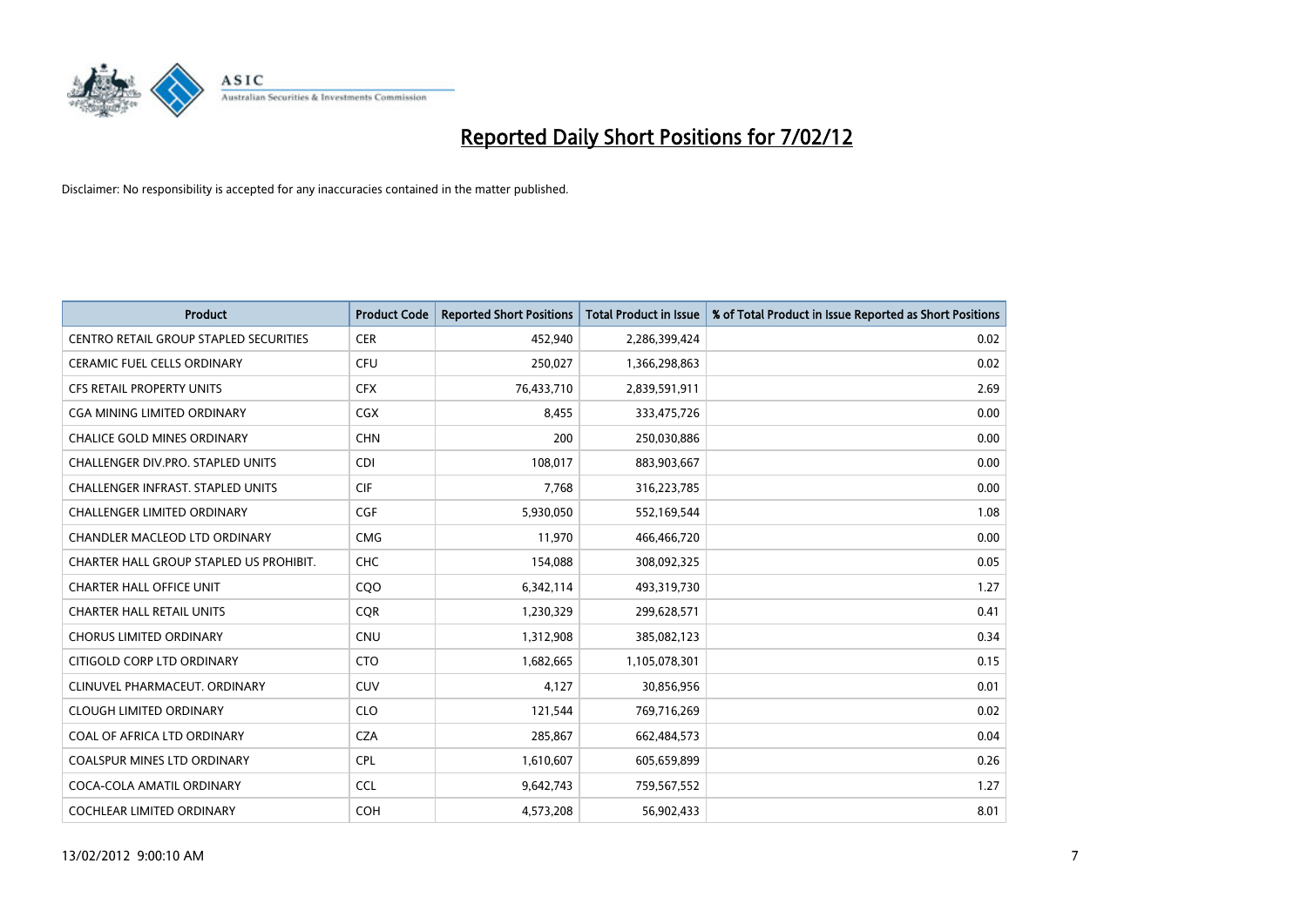

| <b>Product</b>                          | <b>Product Code</b> | <b>Reported Short Positions</b> | <b>Total Product in Issue</b> | % of Total Product in Issue Reported as Short Positions |
|-----------------------------------------|---------------------|---------------------------------|-------------------------------|---------------------------------------------------------|
| <b>COCKATOO COAL ORDINARY</b>           | <b>COK</b>          | 7,364,487                       | 1,016,196,908                 | 0.72                                                    |
| <b>COKAL LTD ORDINARY</b>               | <b>CKA</b>          | 392,815                         | 384,227,102                   | 0.10                                                    |
| <b>COLLINS FOODS LTD ORDINARY</b>       | <b>CKF</b>          | 34,926                          | 93,000,003                    | 0.04                                                    |
| COMMONWEALTH BANK, ORDINARY             | <b>CBA</b>          | 33,693,155                      | 1,581,280,593                 | 2.10                                                    |
| <b>COMMONWEALTH PROP ORDINARY UNITS</b> | <b>CPA</b>          | 28,732,163                      | 2,389,601,065                 | 1.20                                                    |
| <b>COMPASS RESOURCES ORDINARY</b>       | <b>CMR</b>          | 115,000                         | 1,403,744,100                 | 0.00                                                    |
| <b>COMPUTERSHARE LTD ORDINARY</b>       | <b>CPU</b>          | 6,547,847                       | 555,664,059                   | 1.14                                                    |
| CONSOLIDATED MEDIA, ORDINARY            | <b>CMJ</b>          | 1,156,884                       | 561,834,996                   | 0.19                                                    |
| CONTANGO MICROCAP ORDINARY              | <b>CTN</b>          | 7,500                           | 147,467,406                   | 0.01                                                    |
| CONTINENTAL COAL LTD ORDINARY           | <b>CCC</b>          | 150,494                         | 399,224,054                   | 0.03                                                    |
| COOPER ENERGY LTD ORDINARY              | <b>COE</b>          | 368,081                         | 292,791,528                   | 0.13                                                    |
| <b>COPPER STRIKE LTD ORDINARY</b>       | <b>CSE</b>          | 714                             | 129,455,571                   | 0.00                                                    |
| <b>CORDLIFE LIMITED ORDINARY</b>        | CBB                 | 1                               | 150,887,354                   | 0.00                                                    |
| <b>CREDIT CORP GROUP ORDINARY</b>       | <b>CCP</b>          | 9,918                           | 45,571,114                    | 0.02                                                    |
| <b>CROMWELL PROP STAPLED SECURITIES</b> | <b>CMW</b>          | 259,381                         | 1,113,061,036                 | 0.03                                                    |
| <b>CROWN LIMITED ORDINARY</b>           | <b>CWN</b>          | 3,308,559                       | 728,394,185                   | 0.45                                                    |
| <b>CSG LIMITED ORDINARY</b>             | <b>CSV</b>          | 679,953                         | 282,567,499                   | 0.24                                                    |
| <b>CSL LIMITED ORDINARY</b>             | <b>CSL</b>          | 5,440,298                       | 519,371,923                   | 1.00                                                    |
| <b>CSR LIMITED ORDINARY</b>             | <b>CSR</b>          | 24,318,910                      | 506,000,315                   | 4.82                                                    |
| <b>CUDECO LIMITED ORDINARY</b>          | CDU                 | 2,765,980                       | 160,018,572                   | 1.71                                                    |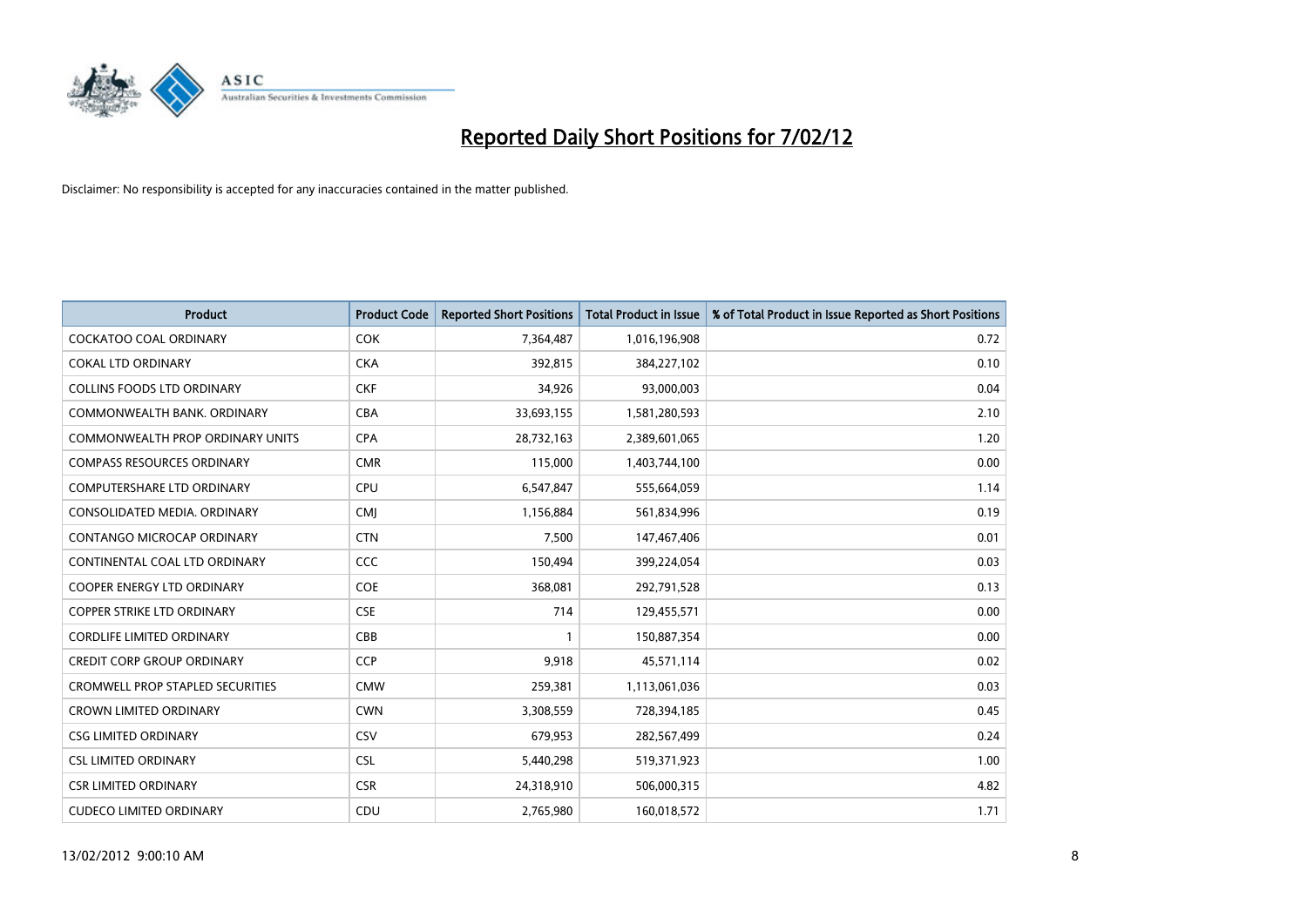

| <b>Product</b>                      | <b>Product Code</b> | <b>Reported Short Positions</b> | <b>Total Product in Issue</b> | % of Total Product in Issue Reported as Short Positions |
|-------------------------------------|---------------------|---------------------------------|-------------------------------|---------------------------------------------------------|
| <b>CUE ENERGY RESOURCE ORDINARY</b> | <b>CUE</b>          | 1,044,295                       | 695,153,053                   | 0.15                                                    |
| <b>CUSTOMERS LIMITED ORDINARY</b>   | <b>CUS</b>          | 16,429                          | 134,869,357                   | 0.01                                                    |
| DART ENERGY LTD ORDINARY            | <b>DTE</b>          | 6,640,780                       | 734,931,470                   | 0.92                                                    |
| DAVID JONES LIMITED ORDINARY        | <b>DJS</b>          | 58,318,435                      | 524,940,325                   | 11.09                                                   |
| DECMIL GROUP LIMITED ORDINARY       | <b>DCG</b>          | 139,108                         | 165,692,757                   | 0.07                                                    |
| DEEP YELLOW LIMITED ORDINARY        | <b>DYL</b>          | 45,721                          | 1,128,736,403                 | 0.00                                                    |
| DEVINE LIMITED ORDINARY             | <b>DVN</b>          | 1,011                           | 158,730,556                   | 0.00                                                    |
| DEXUS PROPERTY GROUP STAPLED UNITS  | <b>DXS</b>          | 24,936,431                      | 4,839,024,176                 | 0.49                                                    |
| DISCOVERY METALS LTD ORDINARY       | <b>DML</b>          | 8,516,983                       | 442,128,231                   | 1.94                                                    |
| DOMINO PIZZA ENTERPR ORDINARY       | <b>DMP</b>          | 36,288                          | 69,174,674                    | 0.05                                                    |
| DOWNER EDI LIMITED ORDINARY         | <b>DOW</b>          | 6,454,748                       | 429,100,296                   | 1.51                                                    |
| DRILLSEARCH ENERGY ORDINARY         | <b>DLS</b>          | 138,147                         | 305,176,742                   | 0.05                                                    |
| DUET GROUP STAPLED US PROHIBIT.     | <b>DUE</b>          | 14,935,516                      | 1,091,628,341                 | 1.35                                                    |
| DULUXGROUP LIMITED ORDINARY         | <b>DLX</b>          | 9,129,273                       | 367,456,259                   | 2.46                                                    |
| ECHO ENTERTAINMENT ORDINARY         | EGP                 | 6,872,527                       | 688,019,737                   | 0.99                                                    |
| ELDERS LIMITED ORDINARY             | <b>ELD</b>          | 13,870,941                      | 448,598,480                   | 3.09                                                    |
| ELDORADO GOLD CORP CDI 1:1          | EAU                 | 40,640                          | 9,209,510                     | 0.43                                                    |
| ELEMENTAL MINERALS ORDINARY         | ELM                 | 305,717                         | 229,037,236                   | 0.13                                                    |
| ELEMENTOS LIMITED ORDINARY          | <b>ELT</b>          | 16                              | 82,383,526                    | 0.00                                                    |
| ELIXIR PETROLEUM LTD ORDINARY       | <b>EXR</b>          | 324,400                         | 217,288,472                   | 0.15                                                    |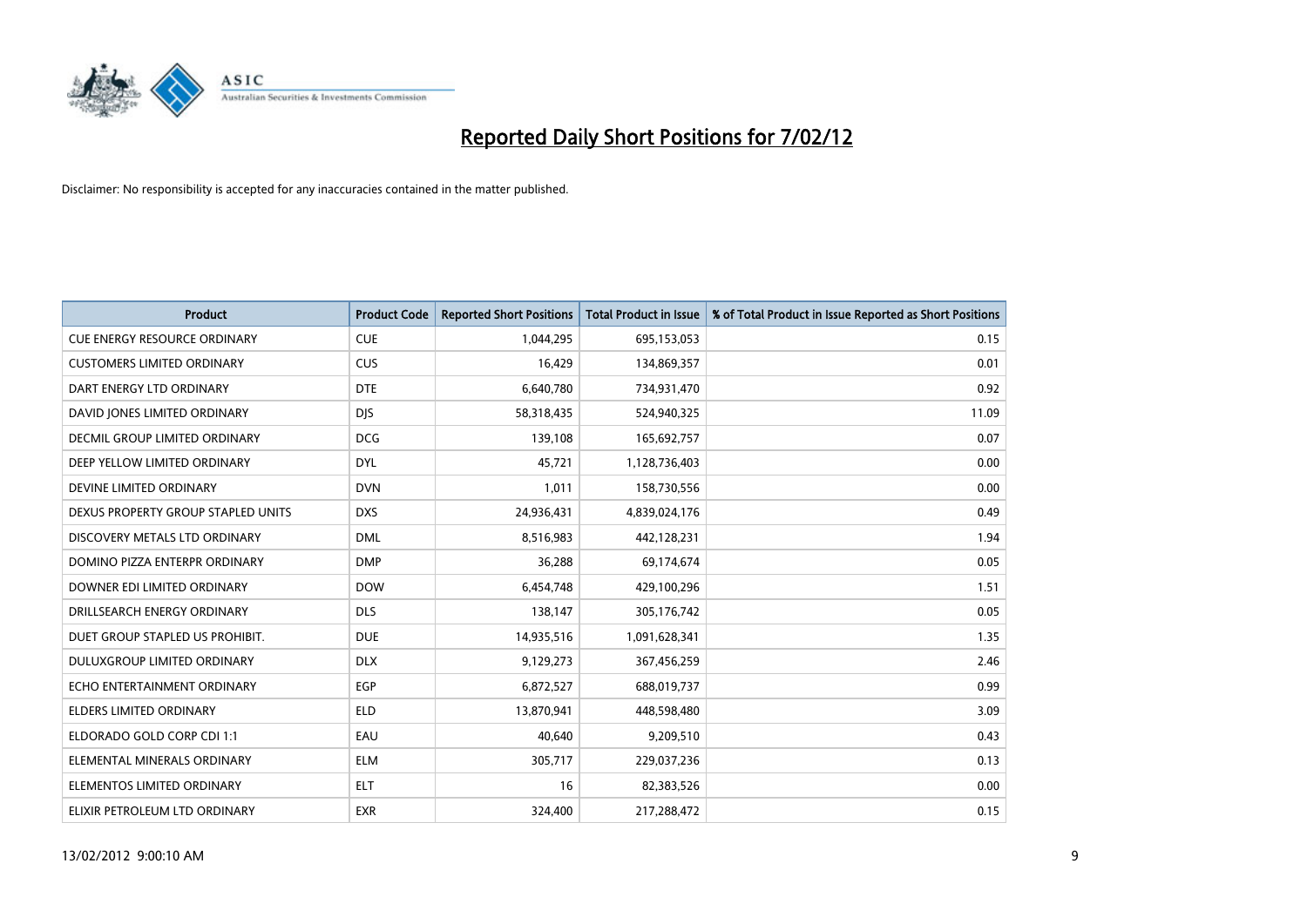

| <b>Product</b>                        | <b>Product Code</b> | <b>Reported Short Positions</b> | <b>Total Product in Issue</b> | % of Total Product in Issue Reported as Short Positions |
|---------------------------------------|---------------------|---------------------------------|-------------------------------|---------------------------------------------------------|
| <b>EMECO HOLDINGS ORDINARY</b>        | <b>EHL</b>          | 1,256,878                       | 631,237,586                   | 0.19                                                    |
| <b>ENDEAVOUR MIN CORP CDI 1:1</b>     | <b>EVR</b>          | 22,931                          | 123,748,715                   | 0.01                                                    |
| <b>ENERGY RESOURCES ORDINARY 'A'</b>  | <b>ERA</b>          | 5,701,145                       | 517,725,062                   | 1.08                                                    |
| ENERGY WORLD CORPOR. ORDINARY         | <b>EWC</b>          | 22,639,941                      | 1,734,166,672                 | 1.32                                                    |
| <b>ENTEK ENERGY LTD ORDINARY</b>      | ETE                 | 489,903                         | 510,657,387                   | 0.10                                                    |
| <b>ENTELLECT LIMITED ORDINARY</b>     | <b>ESN</b>          | 464,050                         | 985,337,932                   | 0.05                                                    |
| <b>ENVESTRA LIMITED ORDINARY</b>      | <b>ENV</b>          | 1,067,054                       | 1,547,890,032                 | 0.08                                                    |
| EVOLUTION MINING LTD ORDINARY         | <b>EVN</b>          | 378,060                         | 700,995,107                   | 0.04                                                    |
| <b>EXCO RESOURCES LTD ORDINARY</b>    | <b>EXS</b>          | 5,560                           | 356,044,187                   | 0.00                                                    |
| EXOMA ENERGY LIMITED ORDINARY         | <b>EXE</b>          | 281,678                         | 417,357,759                   | 0.07                                                    |
| EXTRACT RESOURCES ORDINARY            | <b>EXT</b>          | 999,507                         | 251,159,163                   | 0.39                                                    |
| FAIRFAX MEDIA LTD ORDINARY            | FXJ                 | 269,346,195                     | 2,351,955,725                 | 11.49                                                   |
| FANTASTIC HOLDINGS ORDINARY           | <b>FAN</b>          | 23,165                          | 102,739,538                   | 0.02                                                    |
| <b>FAR LTD ORDINARY</b>               | <b>FAR</b>          | 21,000,000                      | 2,150,080,157                 | 0.98                                                    |
| FISHER & PAYKEL APP. ORDINARY         | <b>FPA</b>          | 18,298                          | 724,235,162                   | 0.00                                                    |
| FISHER & PAYKEL H. ORDINARY           | <b>FPH</b>          | 49,999                          | 530,053,399                   | 0.01                                                    |
| FKP PROPERTY GROUP STAPLED SECURITIES | <b>FKP</b>          | 27,648,376                      | 1,197,968,723                 | 2.29                                                    |
| FLEETWOOD CORP ORDINARY               | <b>FWD</b>          | 233,232                         | 58,850,214                    | 0.39                                                    |
| FLETCHER BUILDING ORDINARY            | <b>FBU</b>          | 11,179,458                      | 680,739,504                   | 1.64                                                    |
| FLEXIGROUP LIMITED ORDINARY           | <b>FXL</b>          | 67,365                          | 279,268,329                   | 0.02                                                    |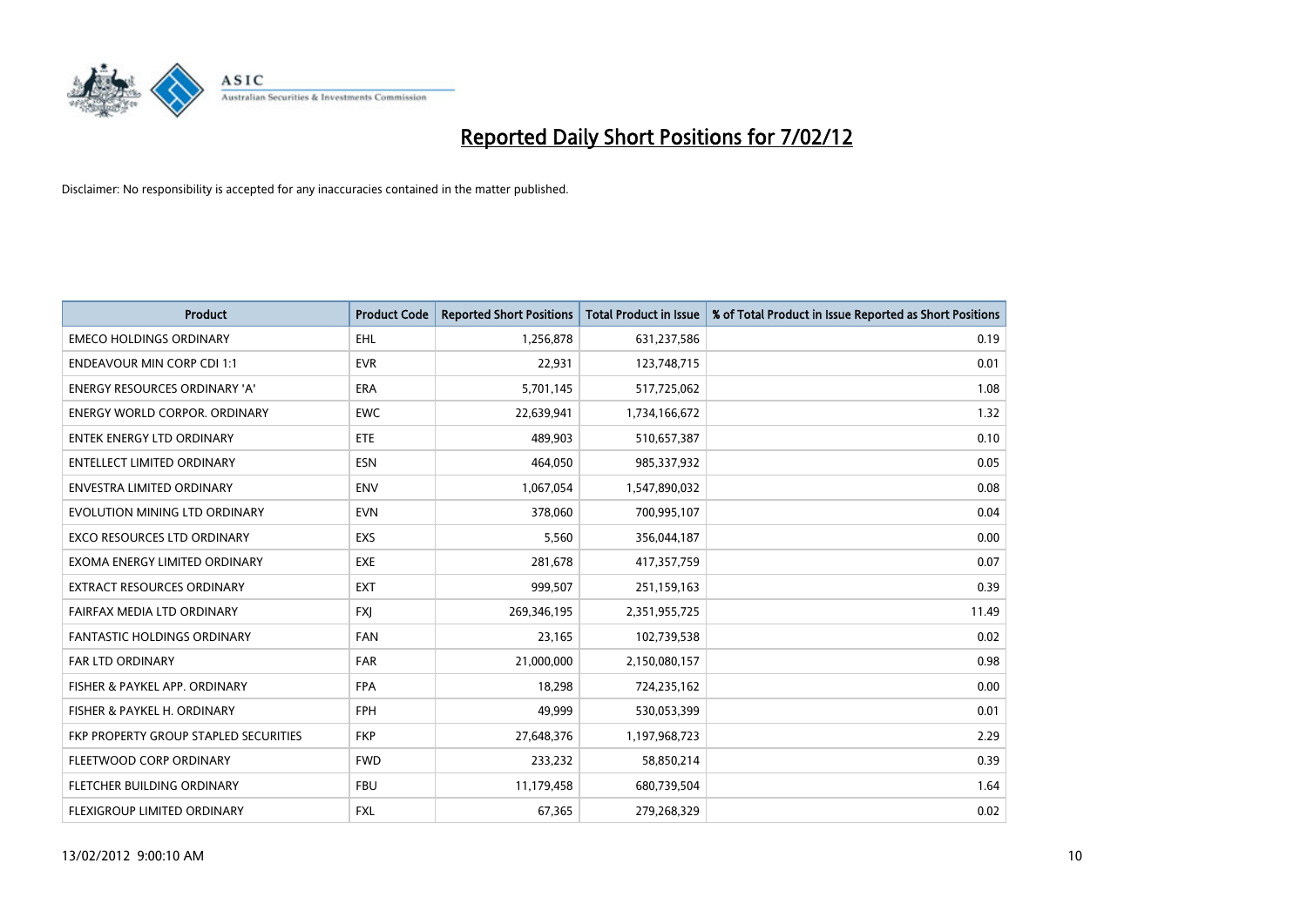

| <b>Product</b>                            | <b>Product Code</b> | <b>Reported Short Positions</b> | <b>Total Product in Issue</b> | % of Total Product in Issue Reported as Short Positions |
|-------------------------------------------|---------------------|---------------------------------|-------------------------------|---------------------------------------------------------|
| <b>FLIGHT CENTRE ORDINARY</b>             | <b>FLT</b>          | 9,344,731                       | 100,009,946                   | 9.33                                                    |
| FLINDERS MINES LTD ORDINARY               | <b>FMS</b>          | 33,404,038                      | 1,821,300,404                 | 1.83                                                    |
| <b>FOCUS MINERALS LTD ORDINARY</b>        | <b>FML</b>          | 927,892                         | 4,320,773,701                 | 0.01                                                    |
| FORGE GROUP LIMITED ORDINARY              | FGE                 | 127,807                         | 83,469,014                    | 0.15                                                    |
| FORTE ENERGY NL ORDINARY                  | FTE                 | 2,667,039                       | 695,589,311                   | 0.38                                                    |
| FORTESCUE METALS GRP ORDINARY             | <b>FMG</b>          | 52,207,307                      | 3,113,798,659                 | 1.68                                                    |
| <b>FUNTASTIC LIMITED ORDINARY</b>         | <b>FUN</b>          | 322,528                         | 347,956,819                   | 0.09                                                    |
| <b>G.U.D. HOLDINGS ORDINARY</b>           | GUD                 | 509,271                         | 70,107,387                    | 0.72                                                    |
| <b>GALAXY RESOURCES ORDINARY</b>          | GXY                 | 2,790,750                       | 323,327,000                   | 0.84                                                    |
| <b>GEODYNAMICS LIMITED ORDINARY</b>       | GDY                 | 35,003                          | 406,452,608                   | 0.01                                                    |
| <b>GINDALBIE METALS LTD ORDINARY</b>      | GBG                 | 28,513,027                      | 1,247,487,454                 | 2.28                                                    |
| <b>GLOBAL MINING ORDINARY</b>             | GMI                 | 8,951                           | 181,898,994                   | 0.00                                                    |
| <b>GLOUCESTER COAL ORDINARY</b>           | GCL                 | 636,748                         | 202,905,967                   | 0.32                                                    |
| <b>GME RESOURCES LTD ORDINARY</b>         | <b>GME</b>          | 800                             | 322,635,902                   | 0.00                                                    |
| <b>GOLDEN WEST RESOURCE ORDINARY</b>      | <b>GWR</b>          | 1,617                           | 192,142,447                   | 0.00                                                    |
| <b>GOODMAN FIELDER. ORDINARY</b>          | <b>GFF</b>          | 83,210,932                      | 1,955,559,207                 | 4.25                                                    |
| <b>GOODMAN GROUP STAPLED US PROHIBIT.</b> | GMG                 | 29,386,757                      | 7,699,816,741                 | 0.37                                                    |
| <b>GPT GROUP STAPLED SEC.</b>             | <b>GPT</b>          | 14,969,615                      | 1,809,449,764                 | 0.82                                                    |
| <b>GRAINCORP LIMITED A CLASS ORDINARY</b> | <b>GNC</b>          | 646,659                         | 198,318,900                   | 0.32                                                    |
| <b>GRANGE RESOURCES. ORDINARY</b>         | GRR                 | 123,139                         | 1,154,359,727                 | 0.00                                                    |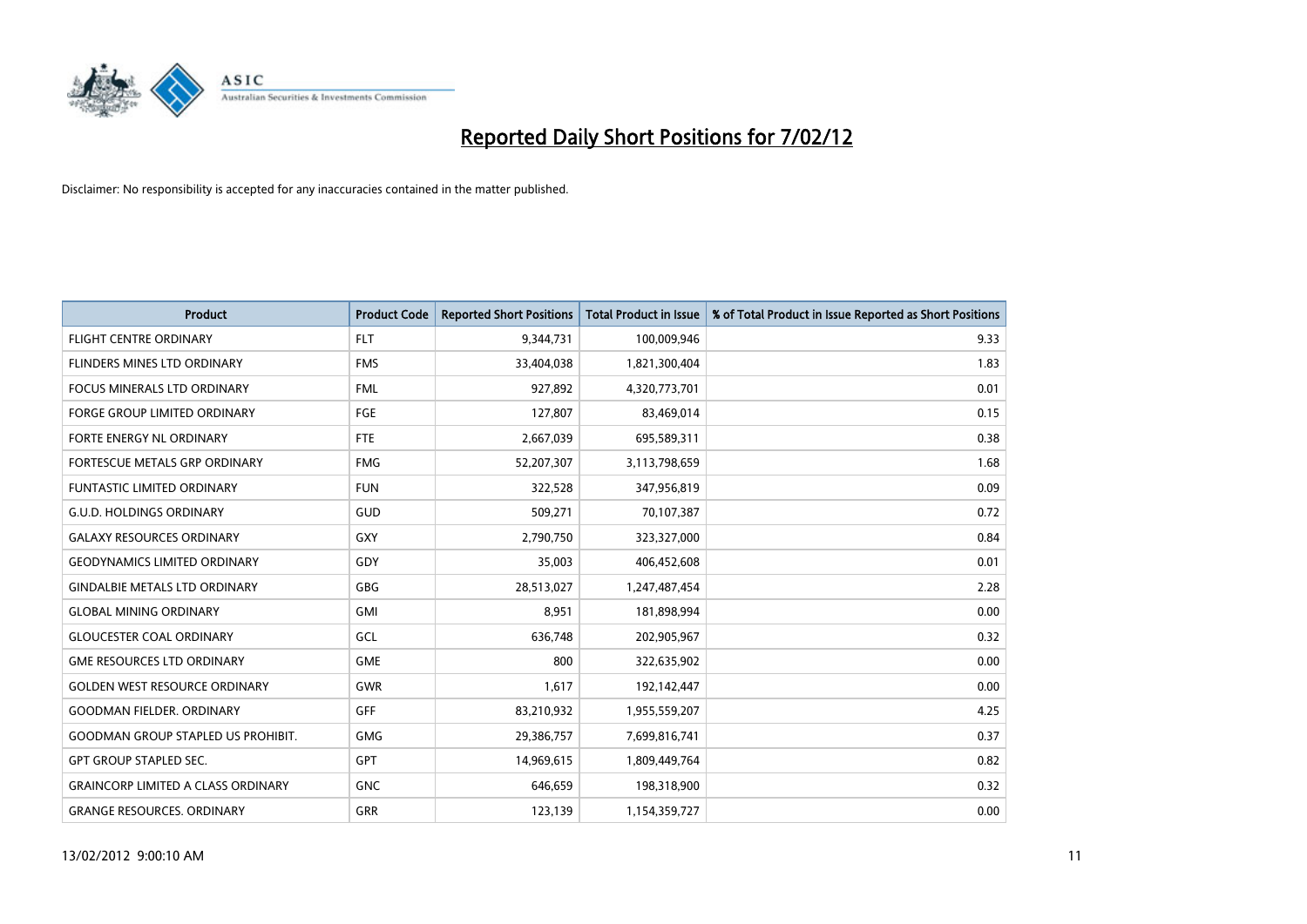

| <b>Product</b>                                   | <b>Product Code</b> | <b>Reported Short Positions</b> | <b>Total Product in Issue</b> | % of Total Product in Issue Reported as Short Positions |
|--------------------------------------------------|---------------------|---------------------------------|-------------------------------|---------------------------------------------------------|
| <b>GREENCAP LIMITED ORDINARY</b>                 | GCG                 | 1                               | 262,515,385                   | 0.00                                                    |
| <b>GREENLAND MIN EN LTD ORDINARY</b>             | GGG                 | 3,292,612                       | 416,390,488                   | 0.77                                                    |
| <b>GROWTHPOINT PROPERTY ORD/UNIT STAPLED SEC</b> | GOZ                 | 100,000                         | 291,904,374                   | 0.03                                                    |
| <b>GRYPHON MINERALS LTD ORDINARY</b>             | GRY                 | 1,477,111                       | 348,164,983                   | 0.43                                                    |
| <b>GUILDFORD COAL LTD ORDINARY</b>               | <b>GUF</b>          | 1,514,322                       | 239,649,486                   | 0.63                                                    |
| <b>GUINNESS PEAT GROUP. CDI 1:1</b>              | <b>GPG</b>          | 48,054                          | 282,370,983                   | 0.02                                                    |
| <b>GUNNS LIMITED ORDINARY</b>                    | <b>GNS</b>          | 46,938,546                      | 848,401,559                   | 5.52                                                    |
| <b>GWA GROUP LTD ORDINARY</b>                    | <b>GWA</b>          | 11,903,100                      | 301,525,014                   | 3.95                                                    |
| <b>HARVEY NORMAN ORDINARY</b>                    | <b>HVN</b>          | 68,900,358                      | 1,062,316,784                 | 6.48                                                    |
| HASTIE GROUP LIMITED ORDINARY                    | <b>HST</b>          | 232,792                         | 137,353,504                   | 0.16                                                    |
| HASTINGS DIVERSIFIED STAPLED SECURITY            | <b>HDF</b>          | 4,099,374                       | 530,001,072                   | 0.77                                                    |
| HAVILAH RESOURCES NL ORDINARY                    | <b>HAV</b>          | 60,177                          | 101,311,223                   | 0.06                                                    |
| HEARTWARE INT INC CDI 35:1                       | <b>HIN</b>          | 272,008                         | 43,772,855                    | 0.62                                                    |
| <b>HENDERSON GROUP CDI 1:1</b>                   | <b>HGG</b>          | 11,519,482                      | 662,714,927                   | 1.73                                                    |
| HFA HOLDINGS LIMITED ORDINARY                    | <b>HFA</b>          | 16,273                          | 117,332,831                   | 0.01                                                    |
| HIGHLANDS PACIFIC ORDINARY                       | HIG                 | 2,468,561                       | 686,082,148                   | 0.36                                                    |
| HILLGROVE RES LTD ORDINARY                       | <b>HGO</b>          | 6,885,860                       | 793,698,575                   | 0.87                                                    |
| HILLS HOLDINGS LTD ORDINARY                      | <b>HIL</b>          | 3,697,244                       | 246,349,244                   | 1.51                                                    |
| HORIZON OIL LIMITED ORDINARY                     | <b>HZN</b>          | 25,574,682                      | 1,130,811,515                 | 2.26                                                    |
| ICON ENERGY LIMITED ORDINARY                     | ICN                 | 4,230                           | 469,301,394                   | 0.00                                                    |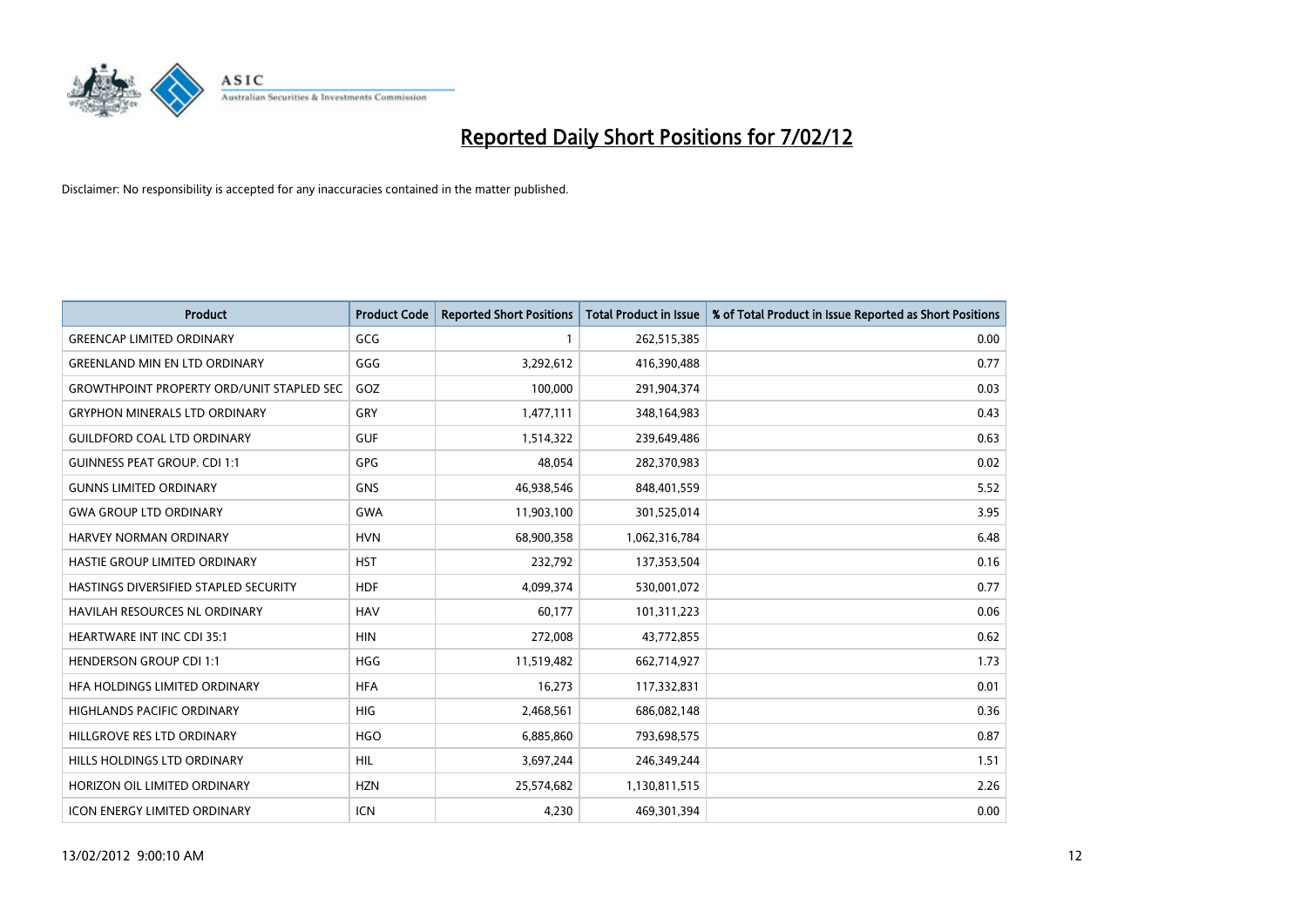

| <b>Product</b>                                | <b>Product Code</b> | <b>Reported Short Positions</b> | <b>Total Product in Issue</b> | % of Total Product in Issue Reported as Short Positions |
|-----------------------------------------------|---------------------|---------------------------------|-------------------------------|---------------------------------------------------------|
| <b>IINET LIMITED ORDINARY</b>                 | <b>IIN</b>          | 187,880                         | 160,968,847                   | 0.12                                                    |
| ILUKA RESOURCES ORDINARY                      | ILU                 | 15,247,687                      | 418,700,517                   | 3.63                                                    |
| <b>IMDEX LIMITED ORDINARY</b>                 | <b>IMD</b>          | 776,008                         | 205,055,435                   | 0.38                                                    |
| IMF (AUSTRALIA) LTD ORDINARY                  | <b>IMF</b>          | 329,821                         | 123,828,193                   | 0.26                                                    |
| <b>IMX RESOURCES LTD ORDINARY</b>             | <b>IXR</b>          | 20,000                          | 262,612,803                   | 0.01                                                    |
| <b>INCITEC PIVOT ORDINARY</b>                 | IPL                 | 5,353,694                       | 1,628,730,107                 | 0.31                                                    |
| INDEPENDENCE GROUP ORDINARY                   | <b>IGO</b>          | 6,439,991                       | 232,525,035                   | 2.77                                                    |
| INDOPHIL RESOURCES ORDINARY                   | <b>IRN</b>          | 1,038,309                       | 1,062,104,527                 | 0.08                                                    |
| <b>INDUSTREA LIMITED ORDINARY</b>             | <b>IDL</b>          | 970,021                         | 368,992,435                   | 0.25                                                    |
| <b>INFIGEN ENERGY STAPLED SECURITIES</b>      | <b>IFN</b>          | 4,968,504                       | 762,265,972                   | 0.66                                                    |
| ING RE COM GROUP STAPLED SECURITIES           | ILF.                | 3,583                           | 441,029,194                   | 0.00                                                    |
| <b>INSURANCE AUSTRALIA ORDINARY</b>           | IAG                 | 6,792,347                       | 2,079,034,021                 | 0.30                                                    |
| INTEGRA MINING LTD. ORDINARY                  | <b>IGR</b>          | 4,670,703                       | 846,293,881                   | 0.55                                                    |
| <b>INTREPID MINES ORDINARY</b>                | <b>IAU</b>          | 3,282,456                       | 523,827,541                   | 0.62                                                    |
| <b>INVESTA OFFICE FUND STAPLED SECURITIES</b> | <b>IOF</b>          | 7,412,585                       | 2,657,463,999                 | 0.27                                                    |
| <b>INVOCARE LIMITED ORDINARY</b>              | <b>IVC</b>          | 2,025,437                       | 110,030,298                   | 1.85                                                    |
| ION LIMITED ORDINARY                          | <b>ION</b>          | 164,453                         | 256,365,105                   | 0.06                                                    |
| <b>IOOF HOLDINGS LTD ORDINARY</b>             | IFL                 | 845,590                         | 229,794,395                   | 0.36                                                    |
| <b>IRESS MARKET TECH. ORDINARY</b>            | <b>IRE</b>          | 1,591,964                       | 127,036,010                   | 1.23                                                    |
| <b>IRON ORE HOLDINGS ORDINARY</b>             | <b>IOH</b>          | 14,525                          | 166,087,005                   | 0.01                                                    |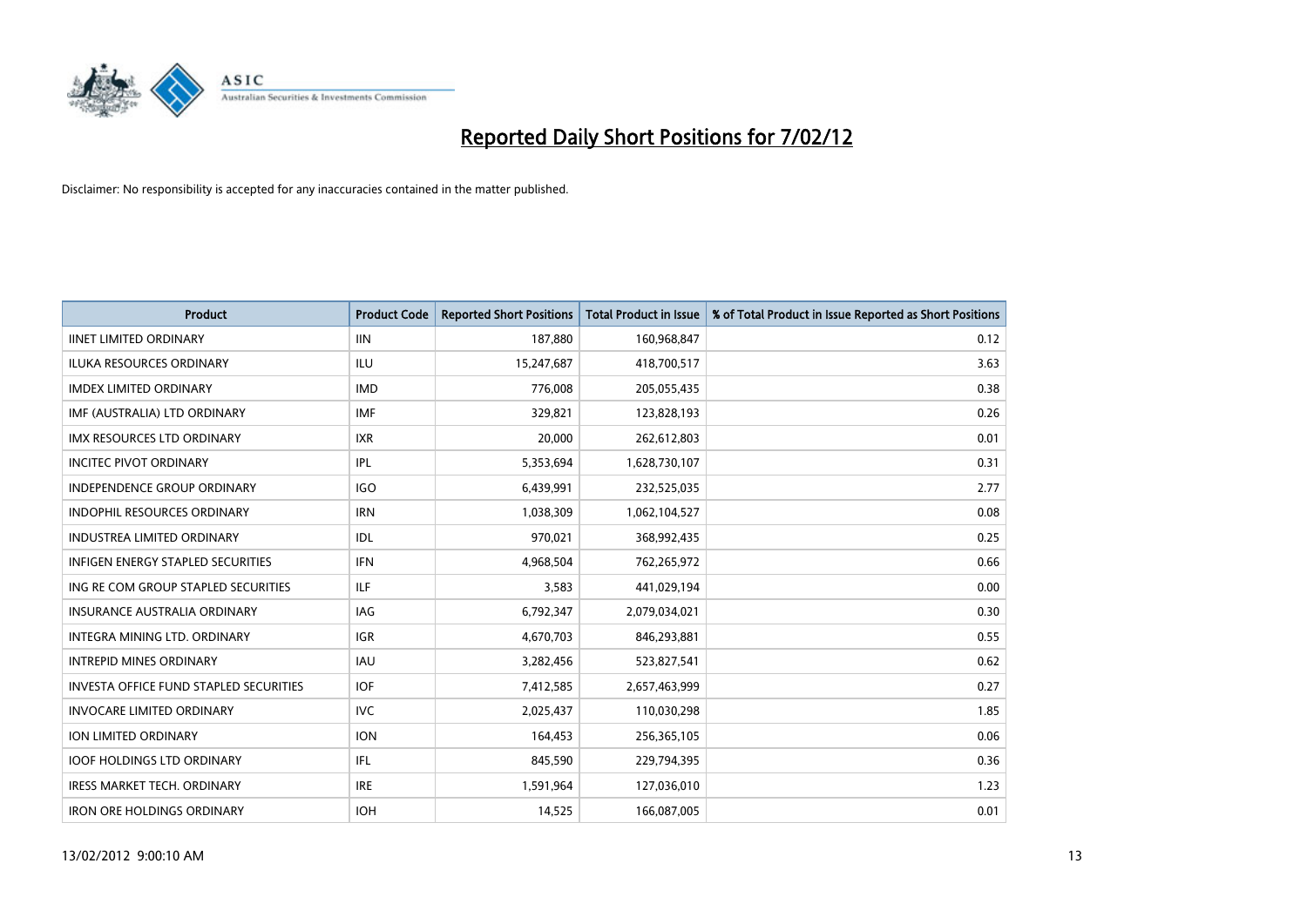

| <b>Product</b>                            | <b>Product Code</b> | <b>Reported Short Positions</b> | <b>Total Product in Issue</b> | % of Total Product in Issue Reported as Short Positions |
|-------------------------------------------|---------------------|---------------------------------|-------------------------------|---------------------------------------------------------|
| ISHARES MSCI AUS 200 ISHARES MSCI AUS 200 | <b>IOZ</b>          | 74,090                          | 4,052,373                     | 1.83                                                    |
| ISHARES S&P HIGH DIV ISHARES S&P HIGH DIV | <b>IHD</b>          | 86,881                          | 2,703,027                     | 3.21                                                    |
| ISHARES SMALL ORDS ISHARES SMALL ORDS     | <b>ISO</b>          | 617,102                         | 5,403,165                     | 11.42                                                   |
| <b>IVANHOE AUSTRALIA ORDINARY</b>         | <b>IVA</b>          | 2,053,303                       | 552,385,295                   | 0.36                                                    |
| JAMES HARDIE INDUST CHESS DEPOSITARY INT  | <b>IHX</b>          | 16,943,696                      | 435,746,077                   | 3.88                                                    |
| <b>JAMESON RESOURCES ORDINARY</b>         | JAL                 | 1,600,000                       | 142,001,227                   | 1.13                                                    |
| <b>JB HI-FI LIMITED ORDINARY</b>          | <b>JBH</b>          | 21,818,917                      | 98,833,643                    | 22.06                                                   |
| <b>JUPITER MINES ORDINARY</b>             | <b>IMS</b>          | 633                             | 1,806,834,044                 | 0.00                                                    |
| <b>KAGARA LTD ORDINARY</b>                | KZL                 | 15,414,317                      | 798,953,117                   | 1.93                                                    |
| KANGAROO RES LTD ORDINARY                 | <b>KRL</b>          | 2,434                           | 3,434,430,012                 | 0.00                                                    |
| KAROON GAS AUSTRALIA ORDINARY             | <b>KAR</b>          | 2,481,299                       | 221,420,769                   | 1.11                                                    |
| KATHMANDU HOLD LTD ORDINARY               | <b>KMD</b>          | 1,284,631                       | 200,000,000                   | 0.64                                                    |
| <b>KBL MINING LIMITED ORDINARY</b>        | <b>KBL</b>          | 1,820                           | 178,264,362                   | 0.00                                                    |
| <b>KEYBRIDGE CAPITAL ORDINARY</b>         | <b>KBC</b>          | 6,000                           | 172,070,564                   | 0.00                                                    |
| KINGSGATE CONSOLID. ORDINARY              | <b>KCN</b>          | 3,885,641                       | 140,956,241                   | 2.75                                                    |
| KINGSROSE MINING LTD ORDINARY             | <b>KRM</b>          | 183,590                         | 272,971,657                   | 0.06                                                    |
| LEIGHTON HOLDINGS ORDINARY                | LEI                 | 6,928,443                       | 337,087,596                   | 2.00                                                    |
| LEND LEASE GROUP UNIT/ORD STAPLED         | <b>LLC</b>          | 2,142,454                       | 571,804,090                   | 0.37                                                    |
| LINC ENERGY LTD ORDINARY                  | <b>LNC</b>          | 19,268,390                      | 504,487,631                   | 3.82                                                    |
| LIQUEFIED NATURAL ORDINARY                | <b>LNG</b>          | 273,800                         | 267,699,015                   | 0.10                                                    |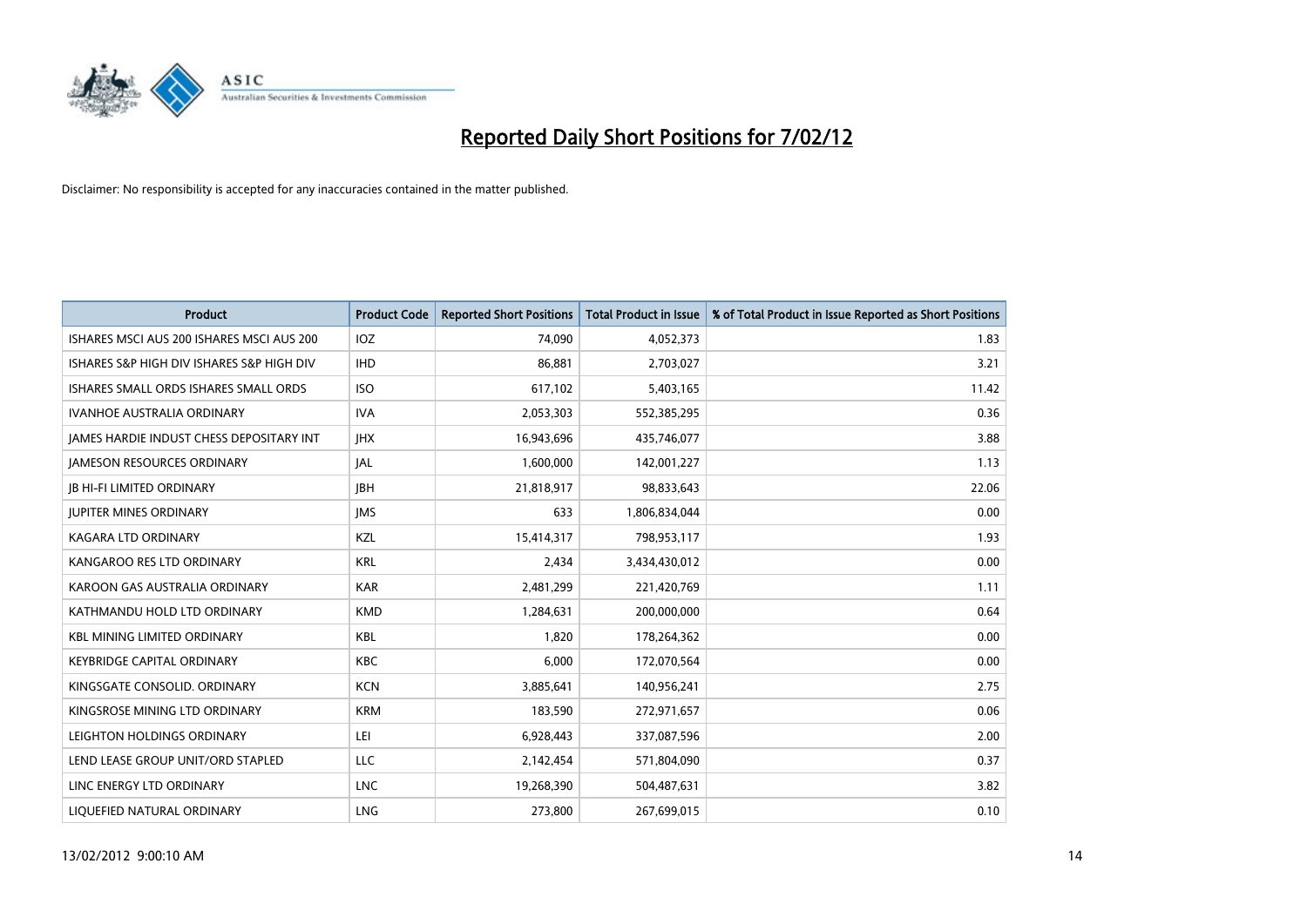

| <b>Product</b>                        | <b>Product Code</b> | <b>Reported Short Positions</b> | Total Product in Issue | % of Total Product in Issue Reported as Short Positions |
|---------------------------------------|---------------------|---------------------------------|------------------------|---------------------------------------------------------|
| <b>LYNAS CORPORATION ORDINARY</b>     | <b>LYC</b>          | 150,716,728                     | 1,713,846,913          | 8.79                                                    |
| M2 TELECOMMUNICATION ORDINARY         | <b>MTU</b>          | 312,134                         | 124,493,385            | 0.24                                                    |
| <b>MACA LIMITED ORDINARY</b>          | <b>MLD</b>          | 3,984                           | 150,000,000            | 0.00                                                    |
| <b>MACMAHON HOLDINGS ORDINARY</b>     | <b>MAH</b>          | 3,801,295                       | 738,631,705            | 0.51                                                    |
| MACO ATLAS ROADS GRP ORDINARY STAPLED | <b>MOA</b>          | 12,944,146                      | 464,279,594            | 2.78                                                    |
| MACQUARIE GROUP LTD ORDINARY          | MQG                 | 7,979,804                       | 348,580,949            | 2.30                                                    |
| MARENGO MINING ORDINARY               | <b>MGO</b>          | 39,850                          | 1,002,399,863          | 0.00                                                    |
| MATRIX C & E LTD ORDINARY             | <b>MCE</b>          | 606,510                         | 77,081,507             | 0.79                                                    |
| MCMILLAN SHAKESPEARE ORDINARY         | <b>MMS</b>          | 12,101                          | 70,639,319             | 0.01                                                    |
| MCPHERSON'S LTD ORDINARY              | <b>MCP</b>          | 15,908                          | 72,401,758             | 0.02                                                    |
| MEDUSA MINING LTD ORDINARY            | <b>MML</b>          | 2,088,607                       | 188,903,911            | 1.12                                                    |
| MELBOURNE IT LIMITED ORDINARY         | <b>MLB</b>          | 136,142                         | 81,352,178             | 0.17                                                    |
| MEO AUSTRALIA LTD ORDINARY            | <b>MEO</b>          | 9,893,163                       | 539,913,260            | 1.84                                                    |
| <b>MERMAID MARINE ORDINARY</b>        | <b>MRM</b>          | 286,694                         | 217,833,136            | 0.13                                                    |
| MESOBLAST LIMITED ORDINARY            | <b>MSB</b>          | 8,925,196                       | 282,288,361            | 3.19                                                    |
| METALS X LIMITED ORDINARY             | <b>MLX</b>          | 765,340                         | 1,324,600,410          | 0.07                                                    |
| METCASH LIMITED ORDINARY              | <b>MTS</b>          | 30,741,763                      | 771,345,864            | 3.94                                                    |
| METGASCO LIMITED ORDINARY             | <b>MEL</b>          | 333,298                         | 338,592,672            | 0.10                                                    |
| METMINCO LIMITED ORDINARY             | <b>MNC</b>          | 2,409,965                       | 1,749,541,573          | 0.13                                                    |
| MHM METALS LIMITED ORDINARY           | <b>MHM</b>          | 94,461                          | 103,968,993            | 0.09                                                    |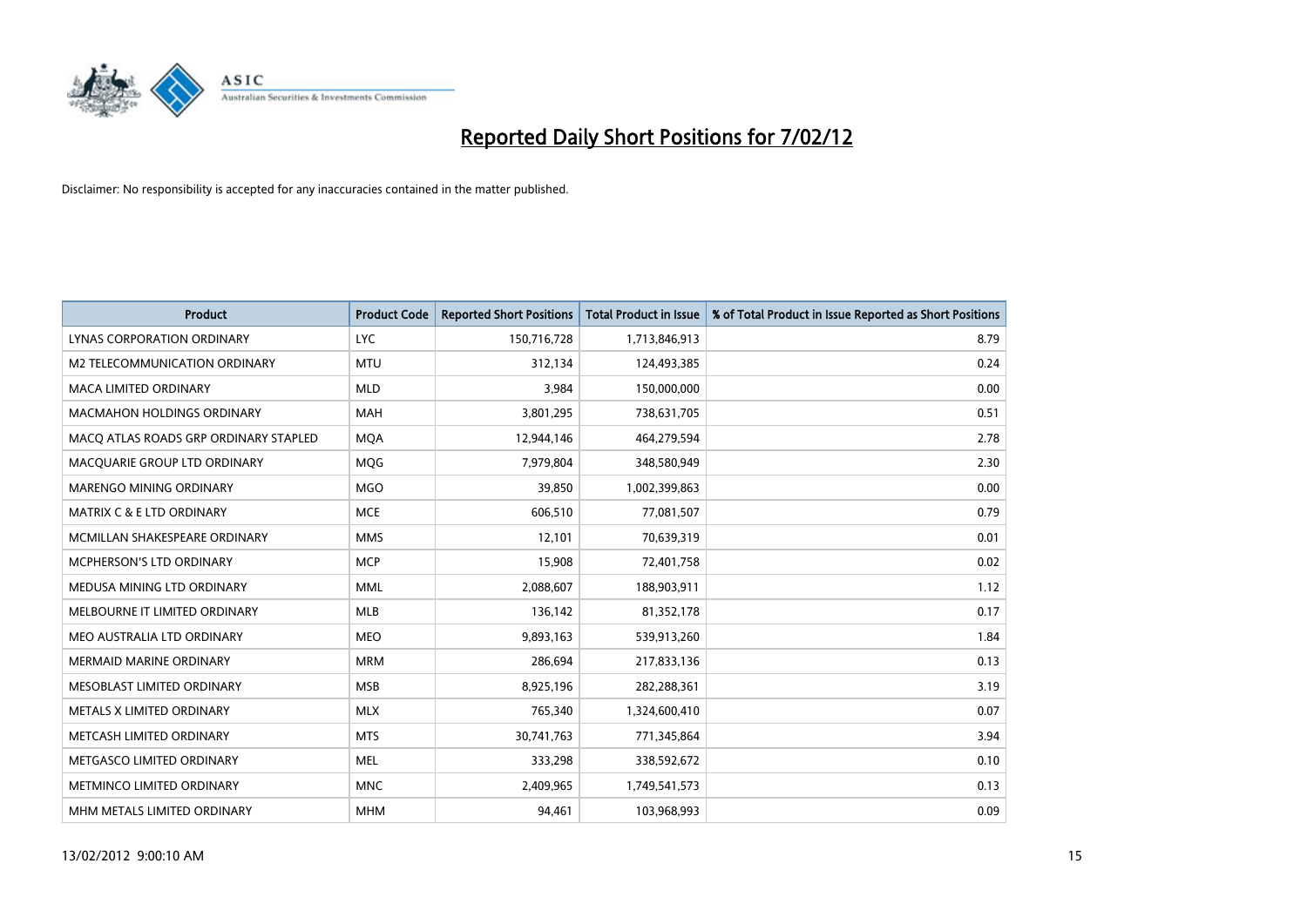

| <b>Product</b>                    | <b>Product Code</b> | <b>Reported Short Positions</b> | <b>Total Product in Issue</b> | % of Total Product in Issue Reported as Short Positions |
|-----------------------------------|---------------------|---------------------------------|-------------------------------|---------------------------------------------------------|
| MICLYN EXP OFFSHR ORDINARY        | <b>MIO</b>          | 24,300                          | 278,515,705                   | 0.01                                                    |
| MINCOR RESOURCES NL ORDINARY      | <b>MCR</b>          | 1,065,280                       | 195,818,871                   | 0.54                                                    |
| MINERAL DEPOSITS ORDINARY         | <b>MDL</b>          | 138,971                         | 83,538,786                    | 0.17                                                    |
| MINERAL RESOURCES, ORDINARY       | <b>MIN</b>          | 674,271                         | 184,698,489                   | 0.35                                                    |
| MIRABELA NICKEL LTD ORDINARY      | <b>MBN</b>          | 10,561,195                      | 492,516,163                   | 2.15                                                    |
| MIRVAC GROUP STAPLED SECURITIES   | <b>MGR</b>          | 17,634,642                      | 3,416,996,915                 | 0.50                                                    |
| MOLOPO ENERGY LTD ORDINARY        | <b>MPO</b>          | 871,658                         | 245,579,810                   | 0.35                                                    |
| MOLY MINES LIMITED ORDINARY       | <b>MOL</b>          | 117,492                         | 384,893,989                   | 0.03                                                    |
| MONADELPHOUS GROUP ORDINARY       | <b>MND</b>          | 1,550,412                       | 88,674,327                    | 1.76                                                    |
| MORTGAGE CHOICE LTD ORDINARY      | <b>MOC</b>          | 2,275,404                       | 119,948,255                   | 1.90                                                    |
| <b>MOUNT GIBSON IRON ORDINARY</b> | <b>MGX</b>          | 5,491,854                       | 1,082,570,693                 | 0.50                                                    |
| MOUNT MAGNET SOUTH ORDINARY       | <b>MUM</b>          | 1,069,355                       | 353,009,160                   | 0.30                                                    |
| MSF SUGAR LIMITED ORDINARY        | <b>MSF</b>          | 18,180                          | 69,248,422                    | 0.03                                                    |
| MULTIPLEX SITES SITES             | <b>MXUPA</b>        | 72                              | 4,500,000                     | 0.00                                                    |
| MURCHISON METALS LTD ORDINARY     | <b>MMX</b>          | 5,998,823                       | 444,447,777                   | 1.34                                                    |
| MYER HOLDINGS LTD ORDINARY        | <b>MYR</b>          | 72,408,624                      | 583,384,551                   | 12.37                                                   |
| MYSTATE LIMITED ORDINARY          | <b>MYS</b>          | 3,638                           | 86,963,862                    | 0.00                                                    |
| NATIONAL AUST, BANK ORDINARY      | <b>NAB</b>          | 12,304,890                      | 2,238,777,689                 | 0.53                                                    |
| NATURAL FUEL LIMITED ORDINARY     | <b>NFL</b>          | $\mathbf{1}$                    | 1,121,912                     | 0.00                                                    |
| NAVIGATOR RESOURCES ORDINARY      | <b>NAV</b>          | 500                             | 2,222,216,576                 | 0.00                                                    |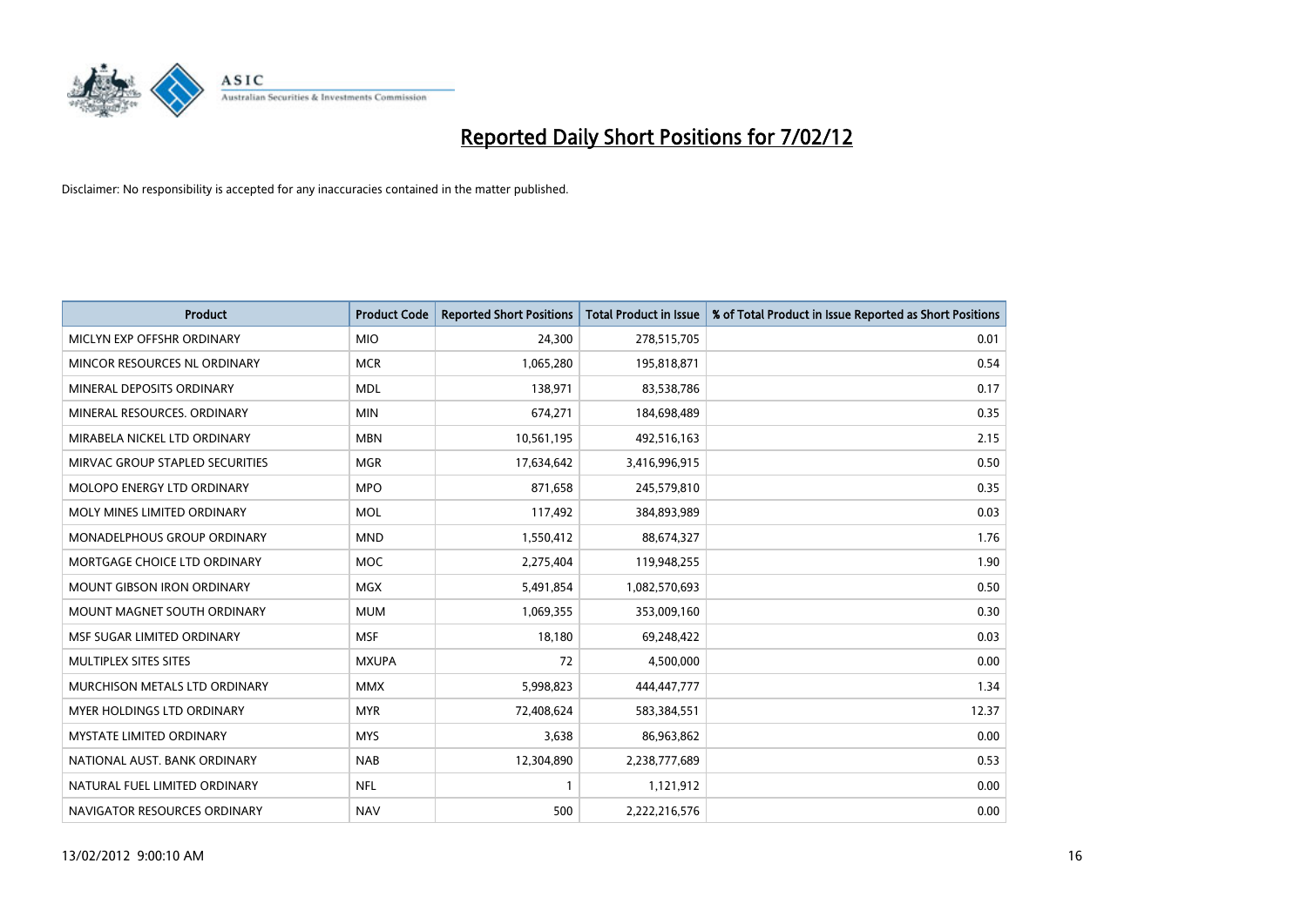

| <b>Product</b>                        | <b>Product Code</b> | <b>Reported Short Positions</b> | <b>Total Product in Issue</b> | % of Total Product in Issue Reported as Short Positions |
|---------------------------------------|---------------------|---------------------------------|-------------------------------|---------------------------------------------------------|
| NAVITAS LIMITED ORDINARY              | <b>NVT</b>          | 5,974,510                       | 375,318,628                   | 1.57                                                    |
| NEPTUNE MARINE ORDINARY               | <b>NMS</b>          | 182,253                         | 1,748,545,632                 | 0.01                                                    |
| NEW HOPE CORPORATION ORDINARY         | <b>NHC</b>          | 2,063                           | 830,411,534                   | 0.00                                                    |
| NEWCREST MINING ORDINARY              | <b>NCM</b>          | 2,028,939                       | 764,960,000                   | 0.24                                                    |
| NEWS CORP A NON-VOTING CDI            | <b>NWSLV</b>        | 2,334,617                       | 1,679,115,390                 | 0.13                                                    |
| NEWS CORP B VOTING CDI                | <b>NWS</b>          | 3,217,982                       | 798,520,953                   | 0.39                                                    |
| NEXBIS LIMITED ORDINARY               | <b>NBS</b>          | 63,733                          | 798,356,704                   | 0.01                                                    |
| NEXTDC LIMITED ORDINARY               | <b>NXT</b>          | 2,436                           | 123,533,558                   | 0.00                                                    |
| NEXUS ENERGY LIMITED ORDINARY         | <b>NXS</b>          | 5,860,284                       | 1,326,821,159                 | 0.43                                                    |
| NIB HOLDINGS LIMITED ORDINARY         | <b>NHF</b>          | 135,790                         | 466,502,955                   | 0.02                                                    |
| NIDO PETROLEUM ORDINARY               | <b>NDO</b>          | 105,293                         | 1,389,163,151                 | 0.01                                                    |
| NOBLE MINERAL RES ORDINARY            | <b>NMG</b>          | 1,346,470                       | 527,591,903                   | 0.26                                                    |
| NORTHERN IRON LTD ORDINARY            | <b>NFE</b>          | 719,783                         | 369,980,113                   | 0.18                                                    |
| NORTHERN STAR ORDINARY                | <b>NST</b>          | 7,088                           | 351,990,153                   | 0.00                                                    |
| NRW HOLDINGS LIMITED ORDINARY         | <b>NWH</b>          | 596,767                         | 278,888,011                   | 0.21                                                    |
| NUFARM LIMITED ORDINARY               | <b>NUF</b>          | 4,119,022                       | 262,018,057                   | 1.58                                                    |
| OAKTON LIMITED ORDINARY               | <b>OKN</b>          | 693,942                         | 93,800,235                    | 0.74                                                    |
| OCEANAGOLD CORP. CHESS DEPOSITARY INT | <b>OGC</b>          | 859,394                         | 262,656,605                   | 0.32                                                    |
| OCEANIA CAPITAL LTD ORDINARY          | <b>OCP</b>          | 2,500                           | 91,921,295                    | 0.00                                                    |
| OIL SEARCH LTD ORDINARY               | OSH                 | 7,884,224                       | 1,325,155,171                 | 0.56                                                    |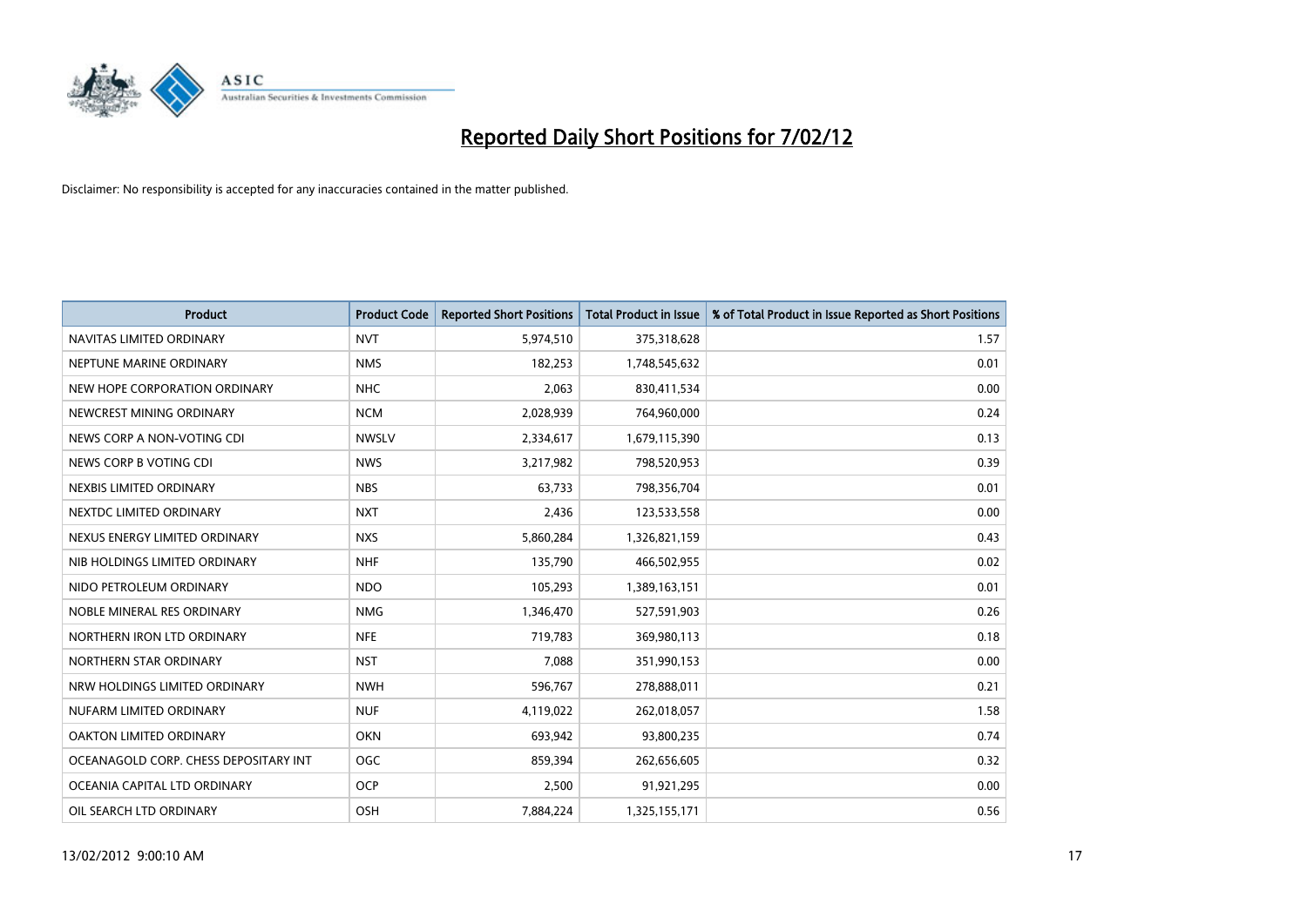

| <b>Product</b>                 | <b>Product Code</b> | <b>Reported Short Positions</b> | <b>Total Product in Issue</b> | % of Total Product in Issue Reported as Short Positions |
|--------------------------------|---------------------|---------------------------------|-------------------------------|---------------------------------------------------------|
| OM HOLDINGS LIMITED ORDINARY   | <b>OMH</b>          | 5,821,991                       | 504,105,150                   | 1.16                                                    |
| ONESTEEL LIMITED ORDINARY      | OST                 | 76,775,962                      | 1,342,393,583                 | 5.72                                                    |
| ORICA LIMITED ORDINARY         | ORI                 | 3,836,734                       | 365,007,037                   | 1.04                                                    |
| ORIGIN ENERGY ORDINARY         | <b>ORG</b>          | 3,567,846                       | 1,086,170,422                 | 0.33                                                    |
| OROCOBRE LIMITED ORDINARY      | <b>ORE</b>          | 79,677                          | 103,195,029                   | 0.08                                                    |
| OROTONGROUP LIMITED ORDINARY   | ORL                 | 82,485                          | 40,880,902                    | 0.20                                                    |
| OTTO ENERGY LIMITED ORDINARY   | <b>OEL</b>          | 109,204                         | 1,138,290,071                 | 0.01                                                    |
| OZ MINERALS ORDINARY           | OZL                 | 8,911,149                       | 314,821,850                   | 2.82                                                    |
| <b>PACIFIC BRANDS ORDINARY</b> | <b>PBG</b>          | 6,721,571                       | 912,915,695                   | 0.73                                                    |
| PALADIN ENERGY LTD ORDINARY    | <b>PDN</b>          | 28,150,723                      | 835,486,044                   | 3.37                                                    |
| PANAUST LIMITED ORDINARY       | <b>PNA</b>          | 11,588,309                      | 596,339,292                   | 1.94                                                    |
| PANORAMIC RESOURCES ORDINARY   | PAN                 | 602,213                         | 207,050,710                   | 0.29                                                    |
| PAPERLINX LIMITED ORDINARY     | <b>PPX</b>          | 4,173,346                       | 609,280,761                   | 0.68                                                    |
| PAPILLON RES LTD ORDINARY      | PIR                 | 802,671                         | 215,730,032                   | 0.37                                                    |
| PATTIES FOODS LTD ORDINARY     | PFL                 | $\mathbf{1}$                    | 138,989,223                   | 0.00                                                    |
| PEET LIMITED ORDINARY          | <b>PPC</b>          | 68,665                          | 320,170,604                   | 0.02                                                    |
| PENINSULA ENERGY LTD ORDINARY  | PEN                 | 3,405,000                       | 2,136,325,262                 | 0.16                                                    |
| PERILYA LIMITED ORDINARY       | <b>PEM</b>          | 106,767                         | 769,316,426                   | 0.01                                                    |
| PERPETUAL LIMITED ORDINARY     | PPT                 | 2,475,051                       | 41,980,678                    | 5.89                                                    |
| PERSEUS MINING LTD ORDINARY    | PRU                 | 3,340,253                       | 457,502,088                   | 0.71                                                    |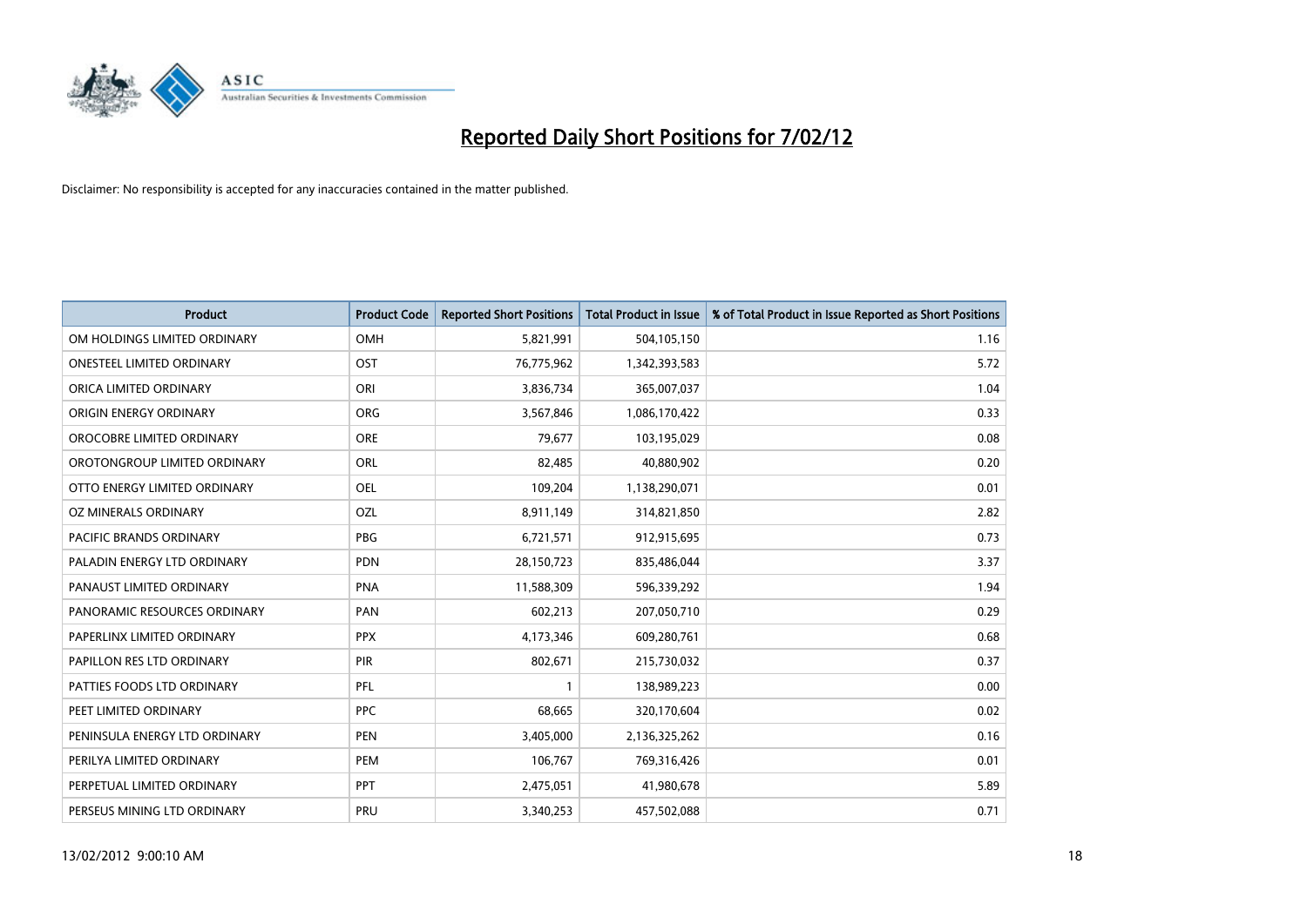

| <b>Product</b>                 | <b>Product Code</b> | <b>Reported Short Positions</b> | <b>Total Product in Issue</b> | % of Total Product in Issue Reported as Short Positions |
|--------------------------------|---------------------|---------------------------------|-------------------------------|---------------------------------------------------------|
| PETSEC ENERGY ORDINARY         | <b>PSA</b>          | 223,332                         | 235,283,622                   | 0.09                                                    |
| PHARMAXIS LTD ORDINARY         | <b>PXS</b>          | 2,086,083                       | 305,890,989                   | 0.67                                                    |
| PHOTON GROUP LTD ORDINARY      | PGA                 | 250,510                         | 1,540,886,866                 | 0.02                                                    |
| PLATINUM ASSET ORDINARY        | <b>PTM</b>          | 7,892,853                       | 561,347,878                   | 1.38                                                    |
| PLATINUM AUSTRALIA ORDINARY    | <b>PLA</b>          | 1,823,798                       | 453,380,039                   | 0.41                                                    |
| PLATINUM CAPITAL LTD ORDINARY  | <b>PMC</b>          | $\mathbf{1}$                    | 165,756,878                   | 0.00                                                    |
| PMI GOLD CORP CDI 1:1          | <b>PVM</b>          | 75,727                          | 56,771,872                    | 0.14                                                    |
| PMP LIMITED ORDINARY           | <b>PMP</b>          | 29,265                          | 326,543,596                   | 0.01                                                    |
| PORT BOUVARD LIMITED ORDINARY  | PBD                 | 6,754                           | 593,868,295                   | 0.00                                                    |
| PREMIER INVESTMENTS ORDINARY   | <b>PMV</b>          | 584,662                         | 155,062,831                   | 0.36                                                    |
| PRIMA BIOMED LTD ORDINARY      | <b>PRR</b>          | 4,612,718                       | 1,064,563,388                 | 0.43                                                    |
| PRIMARY HEALTH CARE ORDINARY   | <b>PRY</b>          | 9,153,539                       | 500,336,679                   | 1.81                                                    |
| PRIME MEDIA GRP LTD ORDINARY   | <b>PRT</b>          | $\overline{2}$                  | 366,330,303                   | 0.00                                                    |
| PRIMEAG AUSTRALIA ORDINARY     | PAG                 | 59,699                          | 266,394,444                   | 0.03                                                    |
| PROGEN PHARMACEUTIC ORDINARY   | PGL                 | 151,596                         | 24,709,097                    | 0.61                                                    |
| PROGRAMMED ORDINARY            | <b>PRG</b>          | 532,963                         | 118,173,778                   | 0.43                                                    |
| PSIVIDA CORP CDI 1:1           | <b>PVA</b>          | 6,878                           | 8,961,741                     | 0.08                                                    |
| <b>QANTAS AIRWAYS ORDINARY</b> | QAN                 | 36,963,648                      | 2,265,123,620                 | 1.61                                                    |
| OBE INSURANCE GROUP ORDINARY   | <b>OBE</b>          | 15,670,039                      | 1,115,545,692                 | 1.39                                                    |
| OR NATIONAL LIMITED ORDINARY   | <b>ORN</b>          | 17,253,628                      | 2,440,000,000                 | 0.70                                                    |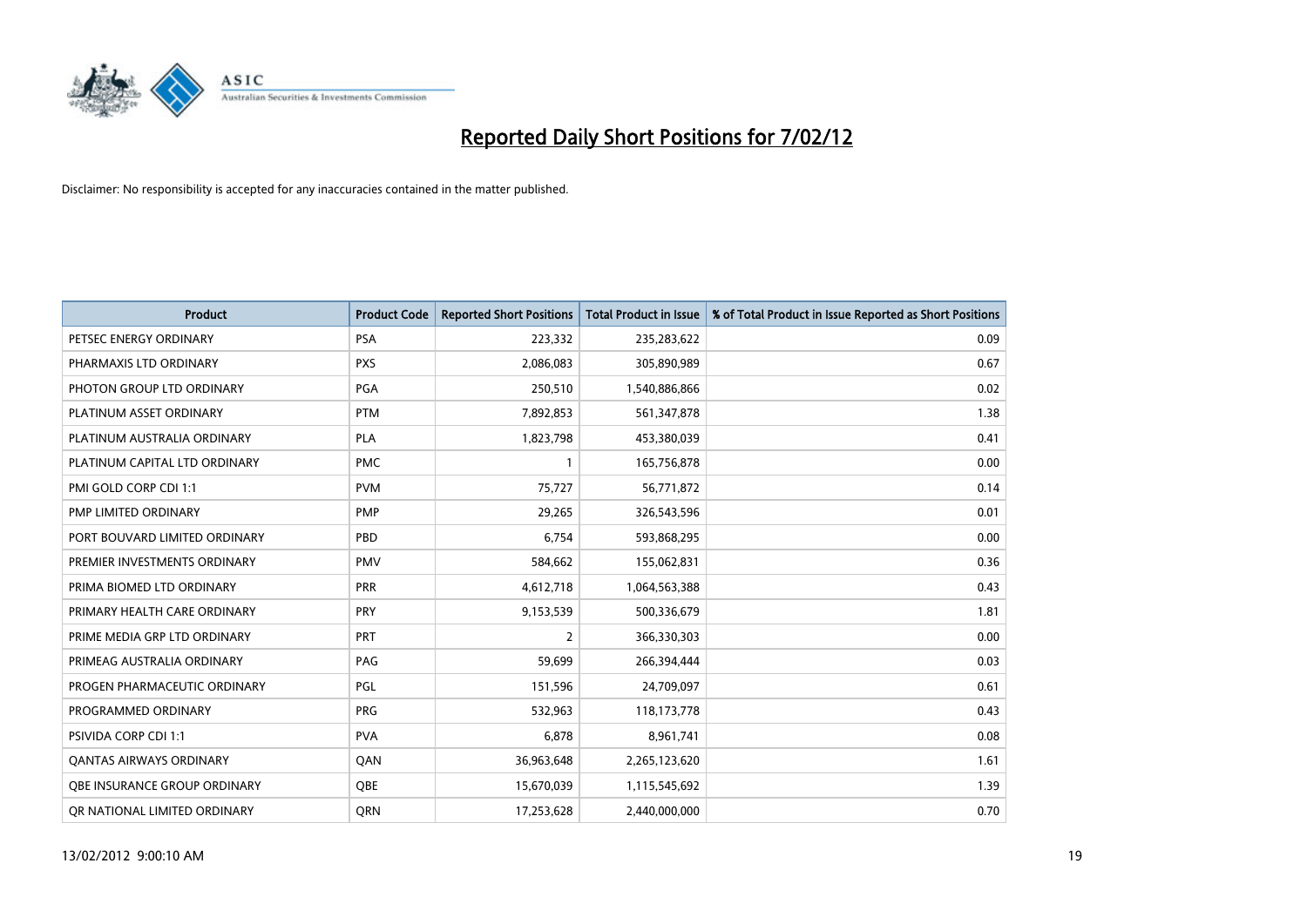

| <b>Product</b>                      | <b>Product Code</b> | <b>Reported Short Positions</b> | <b>Total Product in Issue</b> | % of Total Product in Issue Reported as Short Positions |
|-------------------------------------|---------------------|---------------------------------|-------------------------------|---------------------------------------------------------|
| ORXPHARMA LTD ORDINARY              | <b>ORX</b>          | 610,916                         | 144,303,190                   | 0.42                                                    |
| QUBE LOGISTICS HLDG ORDINARY        | QUB                 | 4,031,396                       | 889,404,644                   | 0.45                                                    |
| RAMELIUS RESOURCES ORDINARY         | <b>RMS</b>          | 215,144                         | 335,775,519                   | 0.08                                                    |
| RAMSAY HEALTH CARE ORDINARY         | <b>RHC</b>          | 1,425,284                       | 202,081,252                   | 0.68                                                    |
| <b>RCR TOMLINSON ORDINARY</b>       | <b>RCR</b>          | 68,426                          | 133,525,516                   | 0.05                                                    |
| <b>REA GROUP ORDINARY</b>           | <b>REA</b>          | 375,867                         | 131,714,699                   | 0.27                                                    |
| <b>RECKON LIMITED ORDINARY</b>      | <b>RKN</b>          | 809,300                         | 132,839,672                   | 0.61                                                    |
| RED 5 LIMITED ORDINARY              | <b>RED</b>          | 21,034                          | 128,412,536                   | 0.02                                                    |
| RED EMPEROR RESOURCE ORDINARY       | <b>RMP</b>          | 50,000                          | 189,651,380                   | 0.03                                                    |
| <b>RED FORK ENERGY ORDINARY</b>     | <b>RFE</b>          | 28,882                          | 310,229,853                   | 0.01                                                    |
| REDBANK ENERGY LTD ORDINARY         | AEJ                 | 19                              | 786,287                       | 0.00                                                    |
| REED RESOURCES LTD ORDINARY         | <b>RDR</b>          | 268,204                         | 264,742,501                   | 0.10                                                    |
| REGIS RESOURCES ORDINARY            | <b>RRL</b>          | 575,650                         | 438,991,793                   | 0.13                                                    |
| RESMED INC CDI 10:1                 | <b>RMD</b>          | 8,263,913                       | 1,556,242,300                 | 0.53                                                    |
| <b>RESOLUTE MINING ORDINARY</b>     | <b>RSG</b>          | 2,097,822                       | 655,620,461                   | 0.31                                                    |
| <b>RESOURCE GENERATION ORDINARY</b> | <b>RES</b>          | 157,911                         | 262,895,652                   | 0.06                                                    |
| REVERSE CORP LIMITED ORDINARY       | <b>REF</b>          | 26,041                          | 92,382,175                    | 0.03                                                    |
| REX MINERALS LIMITED ORDINARY       | <b>RXM</b>          | 901,285                         | 153,635,519                   | 0.58                                                    |
| RHG LIMITED ORDINARY                | <b>RHG</b>          | 31,776                          | 308,483,177                   | 0.01                                                    |
| <b>RIALTO ENERGY ORDINARY</b>       | <b>RIA</b>          | 23,038,796                      | 431,256,264                   | 5.35                                                    |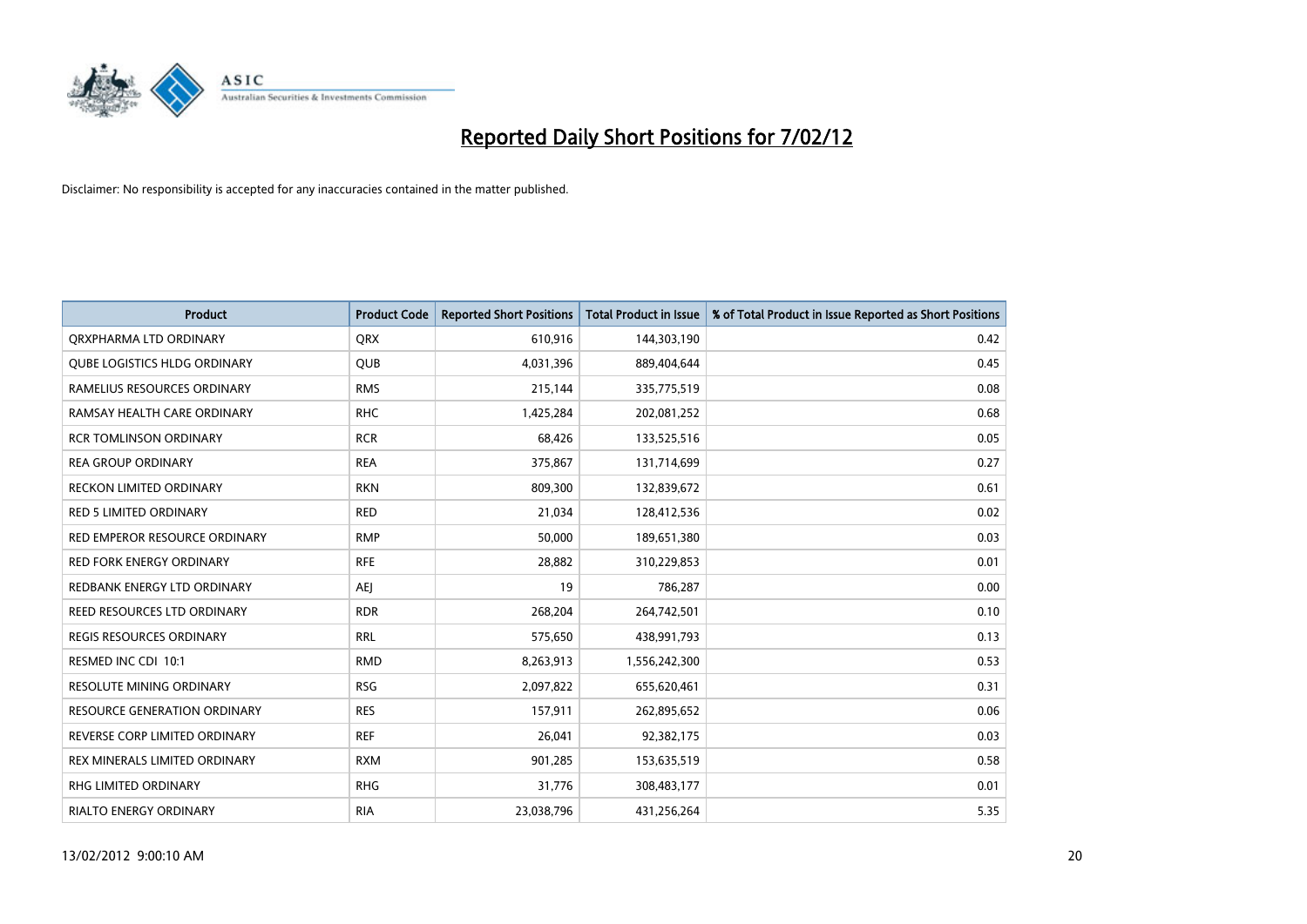

| <b>Product</b>                | <b>Product Code</b> | <b>Reported Short Positions</b> | <b>Total Product in Issue</b> | % of Total Product in Issue Reported as Short Positions |
|-------------------------------|---------------------|---------------------------------|-------------------------------|---------------------------------------------------------|
| RIO TINTO LIMITED ORDINARY    | <b>RIO</b>          | 22,749,882                      | 435,758,720                   | 5.20                                                    |
| RIVERCITY MOTORWAY STAPLED    | <b>RCY</b>          | 132,000                         | 957,010,115                   | 0.01                                                    |
| ROC OIL COMPANY ORDINARY      | <b>ROC</b>          | 1,798,920                       | 682,506,352                   | 0.26                                                    |
| ROYAL WOLF HOLDINGS ORDINARY  | <b>RWH</b>          | 34,331                          | 100,387,052                   | 0.03                                                    |
| SAI GLOBAL LIMITED ORDINARY   | SAI                 | 1,777,634                       | 202,302,389                   | 0.88                                                    |
| SALMAT LIMITED ORDINARY       | <b>SLM</b>          | 500,396                         | 159,802,174                   | 0.30                                                    |
| SAMSON OIL & GAS LTD ORDINARY | SSN                 | 1,887,092                       | 1,751,330,020                 | 0.10                                                    |
| SANDFIRE RESOURCES ORDINARY   | <b>SFR</b>          | 1,690,188                       | 151,007,635                   | 1.11                                                    |
| SANTOS LTD ORDINARY           | <b>STO</b>          | 13,885,516                      | 942,223,595                   | 1.44                                                    |
| SARACEN MINERAL ORDINARY      | <b>SAR</b>          | 701,400                         | 593,993,240                   | 0.13                                                    |
| SEDGMAN LIMITED ORDINARY      | <b>SDM</b>          | 196,018                         | 212,215,619                   | 0.09                                                    |
| <b>SEEK LIMITED ORDINARY</b>  | <b>SEK</b>          | 19,892,549                      | 337,101,307                   | 5.89                                                    |
| SELECT HARVESTS ORDINARY      | <b>SHV</b>          | 23,167                          | 56,392,664                    | 0.04                                                    |
| SENETAS CORPORATION ORDINARY  | <b>SEN</b>          | 756,999                         | 463,105,195                   | 0.16                                                    |
| SENEX ENERGY LIMITED ORDINARY | <b>SXY</b>          | 420,986                         | 923,397,416                   | 0.04                                                    |
| SERVCORP LIMITED ORDINARY     | SRV                 | 26,183                          | 98,440,807                    | 0.03                                                    |
| SERVICE STREAM ORDINARY       | SSM                 | 344,663                         | 283,418,867                   | 0.12                                                    |
| SEVEN GROUP HOLDINGS ORDINARY | <b>SVW</b>          | 387,973                         | 306,410,281                   | 0.12                                                    |
| SEVEN WEST MEDIA LTD ORDINARY | <b>SWM</b>          | 5,246,114                       | 645,719,542                   | 0.80                                                    |
| SIGMA PHARMACEUTICAL ORDINARY | <b>SIP</b>          | 13,465,739                      | 1,178,626,572                 | 1.14                                                    |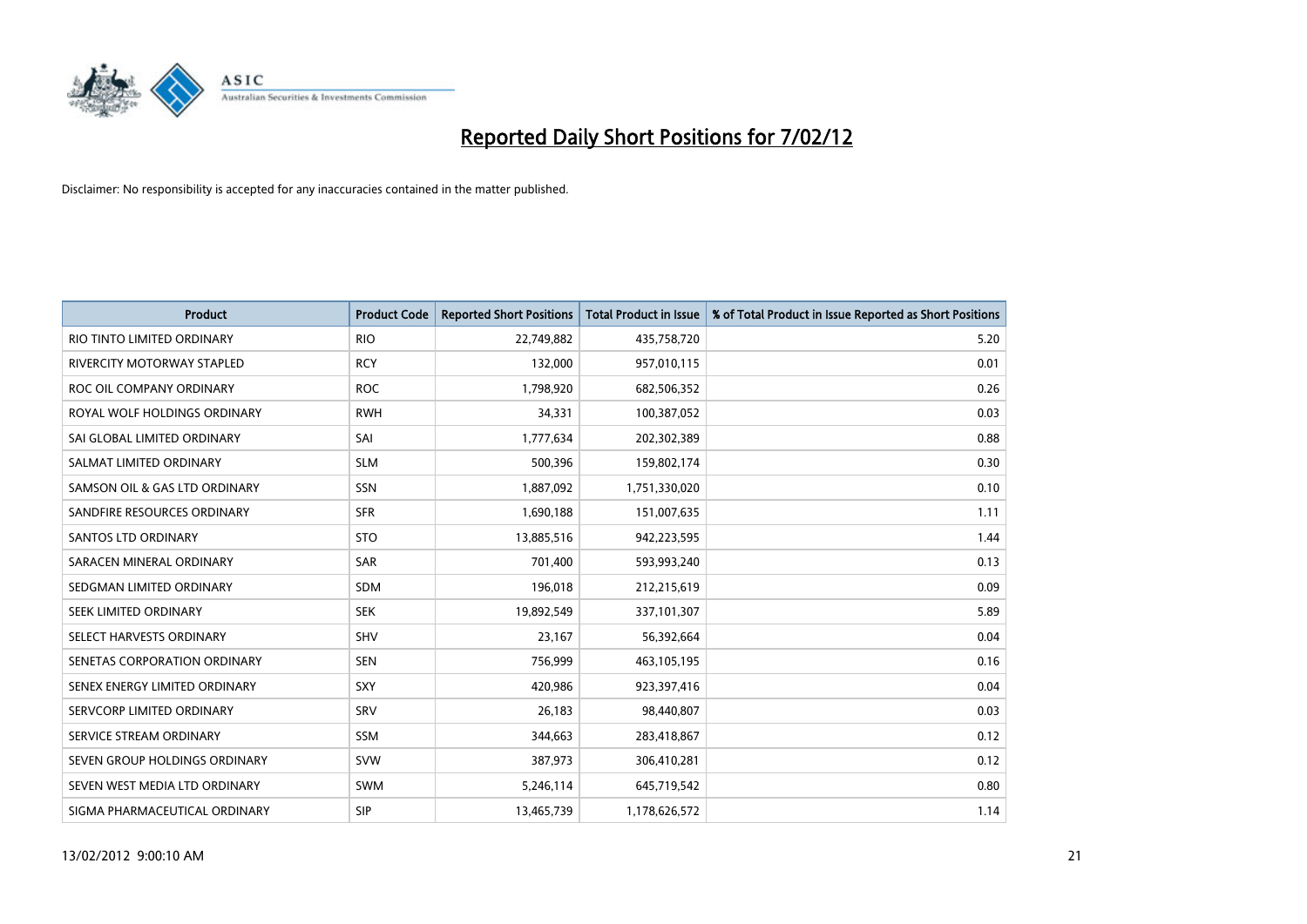

| <b>Product</b>                           | <b>Product Code</b> | <b>Reported Short Positions</b> | <b>Total Product in Issue</b> | % of Total Product in Issue Reported as Short Positions |
|------------------------------------------|---------------------|---------------------------------|-------------------------------|---------------------------------------------------------|
| SILEX SYSTEMS ORDINARY                   | <b>SLX</b>          | 515,292                         | 170,133,997                   | 0.29                                                    |
| SILVER LAKE RESOURCE ORDINARY            | <b>SLR</b>          | 299,781                         | 220,264,064                   | 0.15                                                    |
| SIMS METAL MGMT LTD ORDINARY             | SGM                 | 4,605,399                       | 205,851,182                   | 2.21                                                    |
| SINGAPORE TELECOMM. CHESS DEPOSITARY INT | SGT                 | 7,441,542                       | 193,216,752                   | 3.84                                                    |
| SIRIUS RESOURCES NL ORDINARY             | <b>SIR</b>          | 82,500                          | 150,934,586                   | 0.05                                                    |
| SIRTEX MEDICAL ORDINARY                  | <b>SRX</b>          | 50                              | 55,768,136                    | 0.00                                                    |
| SKILLED GROUP LTD ORDINARY               | <b>SKE</b>          | 40,288                          | 233,487,276                   | 0.01                                                    |
| SMS MANAGEMENT. ORDINARY                 | <b>SMX</b>          | 503,037                         | 68,290,180                    | 0.75                                                    |
| SONIC HEALTHCARE ORDINARY                | <b>SHL</b>          | 5,676,792                       | 389,969,875                   | 1.44                                                    |
| SOUL PATTINSON (W.H) ORDINARY            | SOL                 | 1,143                           | 239,395,320                   | 0.00                                                    |
| SOUTH BOULDER MINES ORDINARY             | <b>STB</b>          | 124,342                         | 114,254,184                   | 0.10                                                    |
| SP AUSNET STAPLED SECURITIES             | SPN                 | 2,147,417                       | 2,896,219,682                 | 0.07                                                    |
| SPARK INFRASTRUCTURE STAPLED NOTE & UNIT | SKI                 | 21,422,167                      | 1,326,734,264                 | 1.60                                                    |
| SPDR 200 FUND ETF UNITS                  | <b>STW</b>          | 8                               | 51,538,531                    | 0.00                                                    |
| SPECIALTY FASHION ORDINARY               | <b>SFH</b>          | 2,658,107                       | 192,086,121                   | 1.38                                                    |
| SPOTLESS GROUP LTD ORDINARY              | SPT                 | 947,432                         | 265,454,407                   | 0.35                                                    |
| ST BARBARA LIMITED ORDINARY              | SBM                 | 4,045,309                       | 325,615,389                   | 1.24                                                    |
| STANMORE COAL LTD ORDINARY               | <b>SMR</b>          | 391,941                         | 159,867,012                   | 0.24                                                    |
| STARPHARMA HOLDINGS ORDINARY             | <b>SPL</b>          | 2,250,396                       | 280,732,451                   | 0.79                                                    |
| STH AMERICAN COR LTD ORDINARY            | SAY                 | 9,200                           | 257,785,604                   | 0.00                                                    |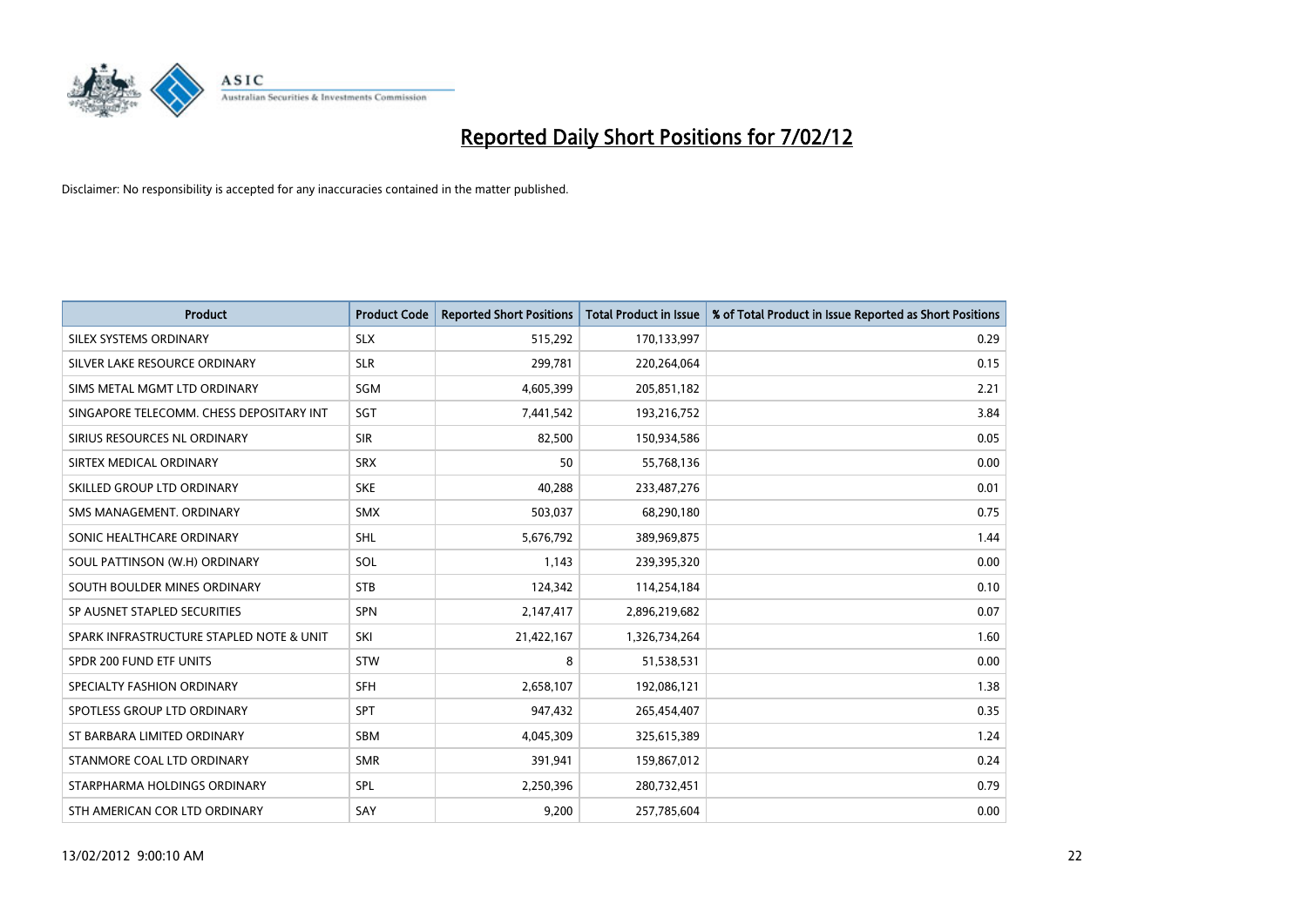

| <b>Product</b>                       | <b>Product Code</b> | <b>Reported Short Positions</b> | <b>Total Product in Issue</b> | % of Total Product in Issue Reported as Short Positions |
|--------------------------------------|---------------------|---------------------------------|-------------------------------|---------------------------------------------------------|
| STHN CROSS MEDIA ORDINARY            | <b>SXL</b>          | 5,814,785                       | 705,766,444                   | 0.83                                                    |
| STOCKLAND UNITS/ORD STAPLED          | SGP                 | 29,001,366                      | 2,316,449,153                 | 1.23                                                    |
| STRAITS RES LTD. ORDINARY            | SRO                 | 476,294                         | 324,796,141                   | 0.15                                                    |
| STW COMMUNICATIONS ORDINARY          | SGN                 | 275,054                         | 362,798,351                   | 0.07                                                    |
| SUNCORP GROUP LTD ORDINARY           | <b>SUN</b>          | 10,284,010                      | 1,286,600,980                 | 0.79                                                    |
| SUNDANCE RESOURCES ORDINARY          | SDL                 | 20,761,340                      | 2,932,332,505                 | 0.71                                                    |
| SUNLAND GROUP LTD ORDINARY           | <b>SDG</b>          | 26,203                          | 201,578,526                   | 0.01                                                    |
| SUPER RET REP LTD ORDINARY           | SUL                 | 3,135,518                       | 194,754,593                   | 1.59                                                    |
| SWICK MINING ORDINARY                | <b>SWK</b>          | 1,548                           | 237,024,970                   | 0.00                                                    |
| SYD AIRPORT STAPLED US PROHIBIT.     | <b>SYD</b>          | 10,374,435                      | 1,861,210,782                 | 0.56                                                    |
| SYMEX HOLDINGS ORDINARY              | <b>SYM</b>          | 6,633                           | 191,593,493                   | 0.00                                                    |
| <b>TABCORP HOLDINGS LTD ORDINARY</b> | <b>TAH</b>          | 6,460,861                       | 712,805,880                   | 0.90                                                    |
| <b>TALENT2 INTERNATION ORDINARY</b>  | <b>TWO</b>          | 5,708                           | 147,403,701                   | 0.00                                                    |
| TANAMI GOLD NL ORDINARY              | <b>TAM</b>          | 191,581                         | 260,997,677                   | 0.07                                                    |
| TAP OIL LIMITED ORDINARY             | <b>TAP</b>          | 3,001,504                       | 240,995,311                   | 1.24                                                    |
| TASSAL GROUP LIMITED ORDINARY        | <b>TGR</b>          | 78,657                          | 146,304,404                   | 0.04                                                    |
| <b>TATTS GROUP LTD ORDINARY</b>      | <b>TTS</b>          | 14,005,852                      | 1,340,758,701                 | 1.03                                                    |
| <b>TECHNOLOGY ONE ORDINARY</b>       | <b>TNE</b>          | 148,358                         | 304,910,455                   | 0.05                                                    |
| TELECOM CORPORATION ORDINARY         | <b>TEL</b>          | 6,657,703                       | 1,925,417,729                 | 0.33                                                    |
| TELSTRA CORPORATION, ORDINARY        | <b>TLS</b>          | 78,155,305                      | 12,443,074,357                | 0.64                                                    |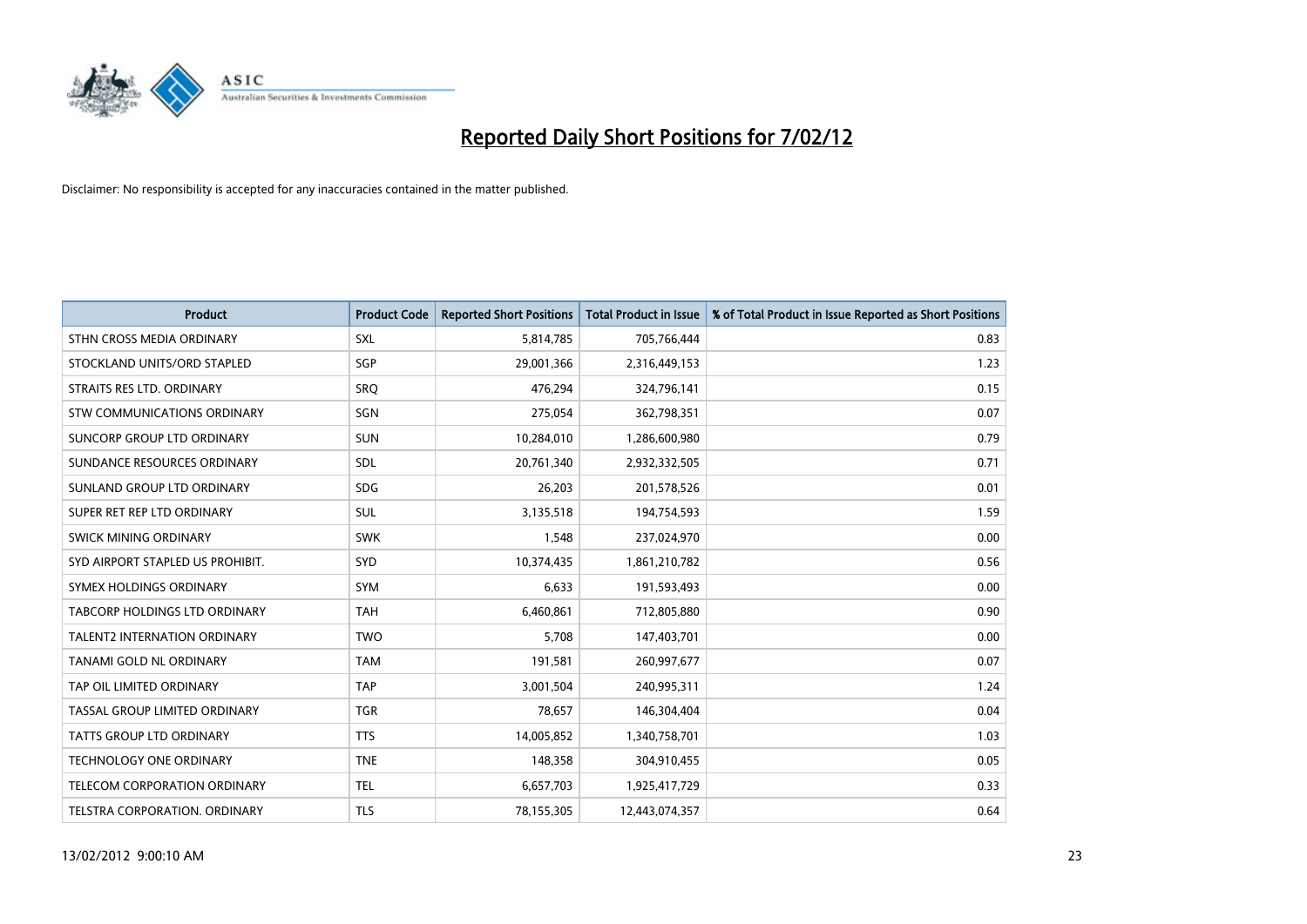

| <b>Product</b>                       | <b>Product Code</b> | <b>Reported Short Positions</b> | <b>Total Product in Issue</b> | % of Total Product in Issue Reported as Short Positions |
|--------------------------------------|---------------------|---------------------------------|-------------------------------|---------------------------------------------------------|
| TEN NETWORK HOLDINGS ORDINARY        | <b>TEN</b>          | 50,400,990                      | 1,045,236,720                 | 4.84                                                    |
| TERANGA GOLD CORP CDI 1:1            | <b>TGZ</b>          | 141,090                         | 156,699,787                   | 0.08                                                    |
| TFS CORPORATION LTD ORDINARY         | <b>TFC</b>          | 84,096                          | 279,621,829                   | 0.03                                                    |
| THAKRAL HOLDINGS GRP ORDINARY/UNIT   | <b>THG</b>          | $\overline{2}$                  | 585,365,014                   | 0.00                                                    |
| THE REJECT SHOP ORDINARY             | <b>TRS</b>          | 1,652,056                       | 26,071,170                    | 6.34                                                    |
| THOR MINING PLC CHESS DEPOSITARY 1:1 | <b>THR</b>          | 2,307                           | 222,489,120                   | 0.00                                                    |
| THORN GROUP LIMITED ORDINARY         | <b>TGA</b>          | 63,042                          | 146,091,970                   | 0.03                                                    |
| TIGER RESOURCES ORDINARY             | <b>TGS</b>          | 1,863,486                       | 671,110,549                   | 0.25                                                    |
| <b>TISHMAN SPEYER UNITS</b>          | <b>TSO</b>          | 41,524                          | 338,440,904                   | 0.01                                                    |
| TNG LIMITED ORDINARY                 | <b>TNG</b>          | 4,321                           | 344,611,705                   | 0.00                                                    |
| TOLL HOLDINGS LTD ORDINARY           | <b>TOL</b>          | 24,452,642                      | 717,133,875                   | 3.35                                                    |
| TORO ENERGY LIMITED ORDINARY         | <b>TOE</b>          | 35,404                          | 975,436,676                   | 0.00                                                    |
| TOWER LIMITED ORDINARY               | <b>TWR</b>          | 689,519                         | 266,371,322                   | 0.26                                                    |
| TOX FREE SOLUTIONS ORDINARY          | <b>TOX</b>          | 14,801                          | 111,130,608                   | 0.01                                                    |
| TPG TELECOM LIMITED ORDINARY         | <b>TPM</b>          | 3,304,318                       | 793,808,141                   | 0.41                                                    |
| <b>TRADE ME GROUP ORDINARY</b>       | <b>TME</b>          | 1,855                           | 395,745,510                   | 0.00                                                    |
| <b>TRANSFIELD SERVICES ORDINARY</b>  | <b>TSE</b>          | 2,713,468                       | 544,587,035                   | 0.50                                                    |
| TRANSPACIFIC INDUST, ORDINARY        | <b>TPI</b>          | 4,520,603                       | 1,578,209,025                 | 0.29                                                    |
| TRANSURBAN GROUP TRIPLE STAPLED SEC. | <b>TCL</b>          | 5,350,103                       | 1,451,447,154                 | 0.38                                                    |
| TREASURY WINE ESTATE ORDINARY        | <b>TWE</b>          | 14,989,844                      | 647,227,144                   | 2.29                                                    |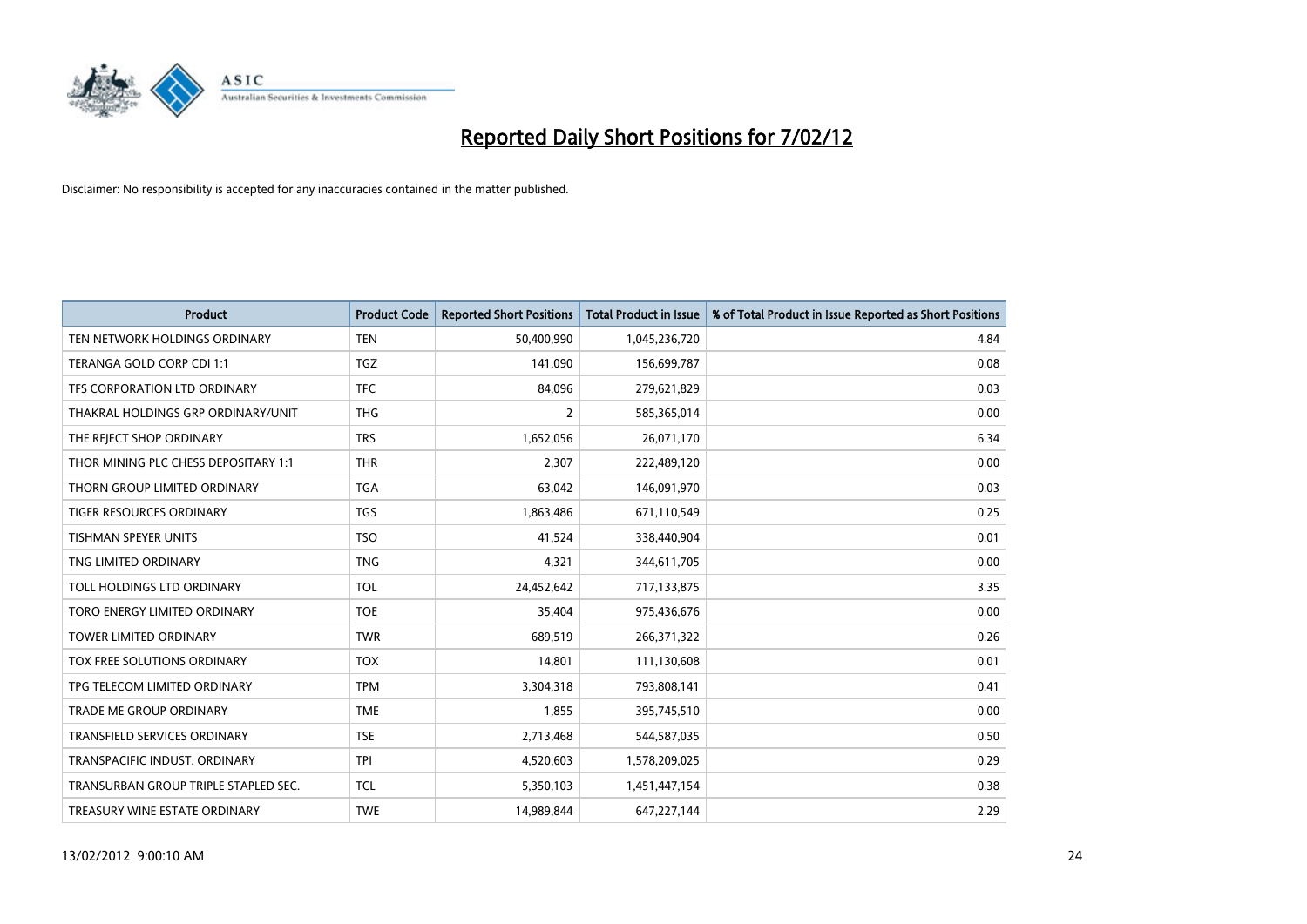

| <b>Product</b>                         | <b>Product Code</b> | <b>Reported Short Positions</b> | <b>Total Product in Issue</b> | % of Total Product in Issue Reported as Short Positions |
|----------------------------------------|---------------------|---------------------------------|-------------------------------|---------------------------------------------------------|
| TRIAUSMIN LIMITED ORDINARY             | <b>TRO</b>          | 50,000                          | 197,170,063                   | 0.03                                                    |
| TRINITY GROUP STAPLED SECURITIES       | <b>TCO</b>          | 3,419                           | 193,235,631                   | 0.00                                                    |
| TROY RESOURCES LTD ORDINARY            | <b>TRY</b>          | 64,003                          | 88,879,149                    | 0.06                                                    |
| UGL LIMITED ORDINARY                   | UGL                 | 4,465,441                       | 166,315,038                   | 2.66                                                    |
| UNILIFE CORPORATION CDI 6:1            | <b>UNS</b>          | 215,301                         | 266,923,818                   | 0.07                                                    |
| <b>UXC LIMITED ORDINARY</b>            | <b>UXC</b>          | 13,706                          | 304,629,742                   | 0.00                                                    |
| <b>VDM GROUP LIMITED ORDINARY</b>      | <b>VMG</b>          | 11,116                          | 933,552,767                   | 0.00                                                    |
| <b>VENTNOR RES LTD ORDINARY</b>        | <b>VRX</b>          | 7,700                           | 45,334,652                    | 0.02                                                    |
| <b>VENTURE MINERALS ORDINARY</b>       | <b>VMS</b>          | 284,422                         | 231,168,592                   | 0.12                                                    |
| <b>VIEW RESOURCES LTD ORDINARY</b>     | <b>VRE</b>          | 1,760                           | 881,953,670                   | 0.00                                                    |
| VIRGIN AUS HLDG LTD ORDINARY           | <b>VAH</b>          | 19,951,729                      | 2,210,197,600                 | 0.89                                                    |
| VITA GROUP LTD ORDINARY                | <b>VTG</b>          | 75,190                          | 142,499,800                   | 0.05                                                    |
| VITERRA INC CDI 1:1                    | <b>VTA</b>          | 3,828                           | 68,629,939                    | 0.01                                                    |
| <b>WATPAC LIMITED ORDINARY</b>         | <b>WTP</b>          | 21,176                          | 185,160,973                   | 0.00                                                    |
| <b>WDS LIMITED ORDINARY</b>            | <b>WDS</b>          | 730                             | 144,740,614                   | 0.00                                                    |
| WEBJET LIMITED ORDINARY                | <b>WEB</b>          | 65,658                          | 72,672,806                    | 0.09                                                    |
| <b>WESFARMERS LIMITED ORDINARY</b>     | <b>WES</b>          | 29,260,535                      | 1,006,470,808                 | 2.89                                                    |
| WESFARMERS LIMITED PARTIALLY PROTECTED | <b>WESN</b>         | 93,640                          | 150,601,354                   | 0.07                                                    |
| WESTERN AREAS NL ORDINARY              | <b>WSA</b>          | 8,373,825                       | 179,735,899                   | 4.64                                                    |
| WESTERN DESERT RES. ORDINARY           | <b>WDR</b>          | 948                             | 208,594,203                   | 0.00                                                    |